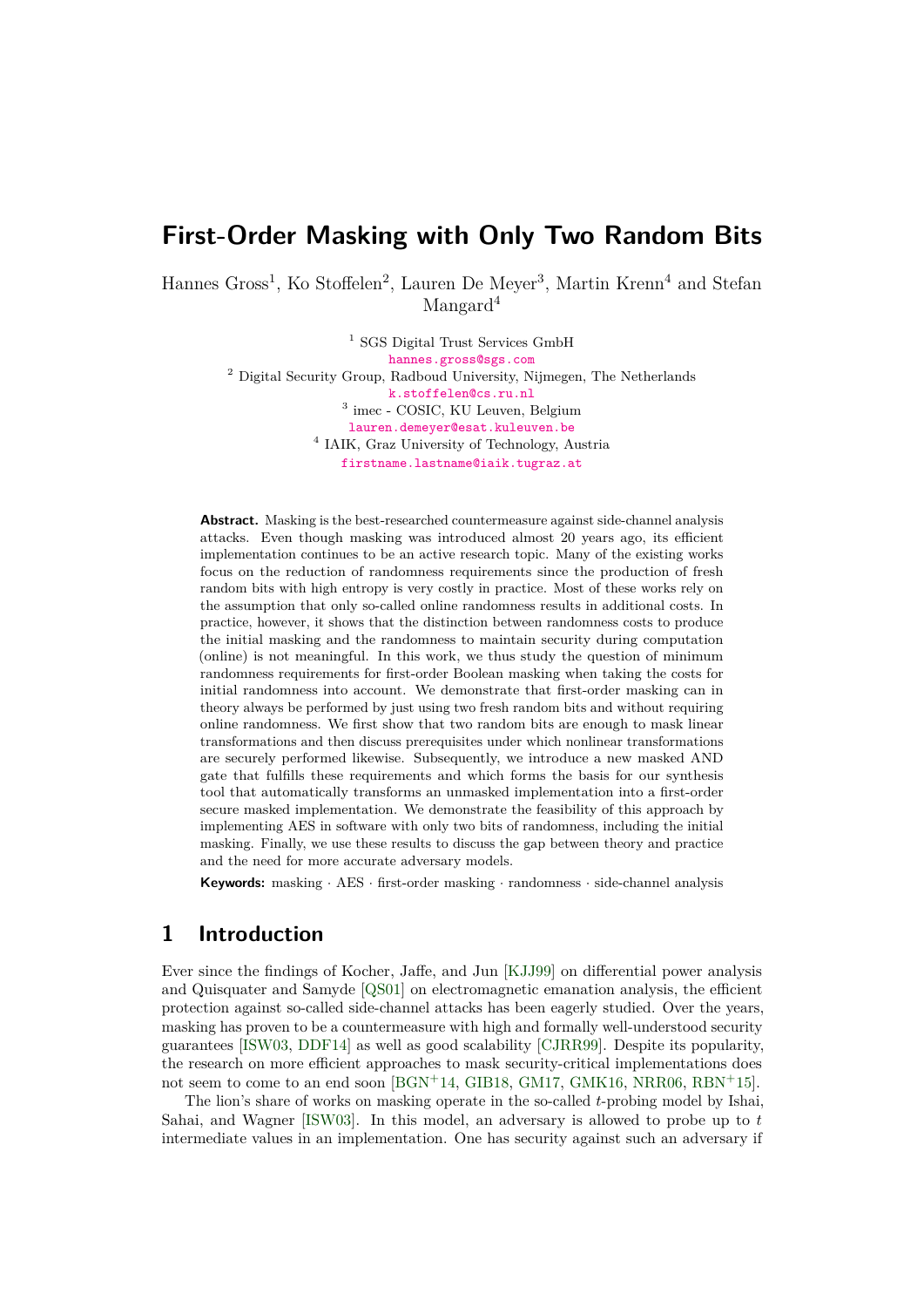those *t* wires reveal no secret information. Despite the fact that this model has been shown to be insufficient in practice by several works  $[BGG<sup>+</sup>14, PV17, FGP<sup>+</sup>18]$  $[BGG<sup>+</sup>14, PV17, FGP<sup>+</sup>18]$  $[BGG<sup>+</sup>14, PV17, FGP<sup>+</sup>18]$  $[BGG<sup>+</sup>14, PV17, FGP<sup>+</sup>18]$  $[BGG<sup>+</sup>14, PV17, FGP<sup>+</sup>18]$  $[BGG<sup>+</sup>14, PV17, FGP<sup>+</sup>18]$ , it remains the foundation for many new masking schemes.

One important drawback of masking is its implementation costs, not least because of its high demand for fresh randomness. Since the creation of large amounts of fresh random bits requires additional time, chip area, energy, et cetera, a lot of research has been done on more randomness-efficient masking [\[BDF](#page-21-0)<sup>+</sup>17, [BBP](#page-21-1)<sup>+</sup>16, [BBP](#page-21-2)<sup>+</sup>17, [BDCU17,](#page-21-3) [GD17,](#page-23-7) [GM18,](#page-23-8) [GMK16,](#page-23-5) [FPS17,](#page-23-9) [Sug19\]](#page-24-4). Most of the existing work, however, focuses on the randomness optimization for specific masking gadgets, like masked AND gates, and do not consider the minimization of the overall randomness costs. An interesting result from prior work is the proof by Faust et al. [\[FPS17\]](#page-23-9) that first-order masking with only one bit of randomness is impossible. They also demonstrated the theoretical possibility of masking with constant randomness cost.

Even more of the masking implementation papers only consider the so-called online randomness costs spent on producing fresh randomness to secure the computation once the initial sharing of the input data, e.g., plaintext, ciphertext, or data and key material, has been performed. There is, to the best of our knowledge, no paper that considers the minimization of randomness costs when taking the masking of the input data into account or that tries to minimize the overall randomness costs.

**Our contribution.** We start off this work in Section [2](#page-2-0) by taking a step away from the modern sharing-based perspective of masking back to the classical Boolean masking perspective. From this masking point of view, we then demonstrate using linear transformations that first-order masking is theoretically possible with only two random one-bit masks. We then discuss what properties need to be fulfilled such that this approach also works for masked nonlinear transformations and show that existing approaches of masked AND gates do not fulfill these criteria. As a first practical contribution, we design a masked AND gate that allows reusing randomness from its inputs safely.

Based on our findings, we introduce in Section [3](#page-8-0) a simple rule-based system. These rules can be encoded in SMT2 statements and they are then used to automatically check whether the masking approach is directly applicable to an unprotected implementation or if modifications (mask changes) are required. Upon acceptance, our tool synthesizes a securely masked implementation for a given set of additional constraints like the used mask encoding.

We then show how our approach can be applied to larger implementations (Section [4\)](#page-10-0) and demonstrate its feasibility and its impact on a full AES-128 encryption-only implementation in Section [4.3.](#page-12-0) With our approach, we successfully designed the first formally verified AES S-box design that requires only two random bits for the initial sharing of its inputs and requires no online randomness to achieve first-order security in the probing model. Even when going for a full AES implementation, the randomness requirements do not increase further. However, since existing formal tools are not yet efficient enough to digest a fully unrolled AES implementation, we instead verify each building block of our design using the maskVerif tool of Barthe et al. [\[BBFG18\]](#page-21-4) for a predefined mask encoding of its inputs and outputs. Ensuring the same mask encoding for each input and output allows us to argue about the security when putting the components together in the full AES implementation. Details on the formal verification are given in Section [6.1.](#page-16-0) Finally, we discuss the limitations of the *t*-probing model for security in practice, as exemplified by our construction, in Section [6.3.](#page-19-0)

As a final contribution, we make our tool as well as our masking examples publicly available such that our findings are verifiable and future works can build upon them. Please find the source code of the program for synthesis and checking, the AES components and software implementation, as well as the formal verification results in the supporting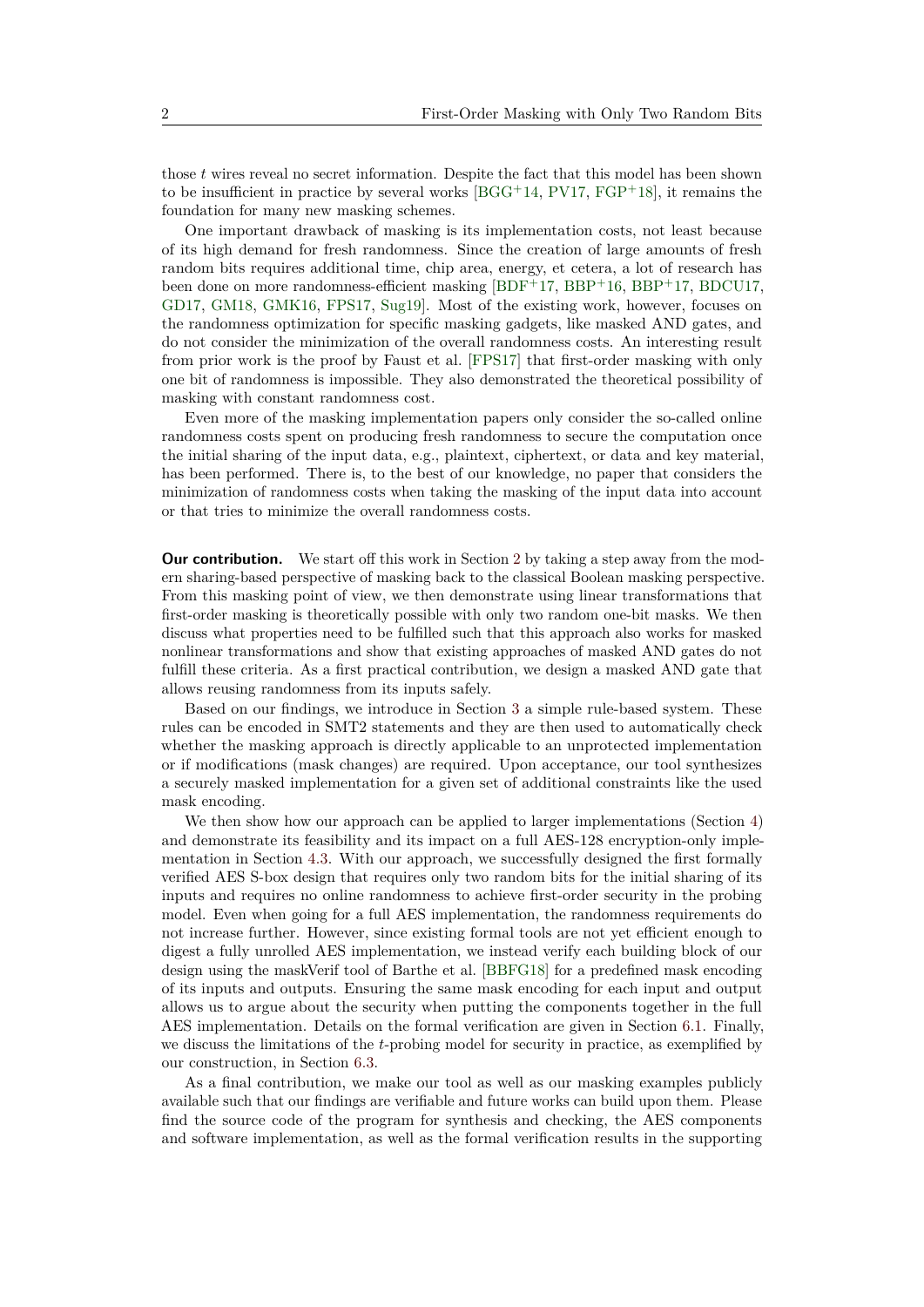material of this work.[1](#page-2-1)

# <span id="page-2-0"></span>**2 Masking without Online Randomness**

The goal of masking is to make the power consumption (and other side-channels related to the power consumption) independent of security-sensitive information. For this purpose, the security-sensitive information is first combined with uniformly random sampled data in an invertible masking function, such that the representation of the data itself becomes uniformly random distributed. In the case of Boolean masking, the sensitive information *s*, for instance, is combined with a random mask *m* by using the Boolean exclusive-or (XOR) operation. The resulting masked value  $s_0 = s \oplus m_0$  thus becomes statistically independent of *s*, i.e., the mutual information between *s* and *s*<sup>0</sup> becomes zero. For this reason, any computation on *s*<sup>0</sup> trivially results in power consumption that is statistically independent of *s* as long as  $m_0$  is not recombined with  $s_0$ .

**Adversary Model.** The security of masked implementations is often expressed in the so-called *t*-probing model [\[ISW03\]](#page-23-1) which assumes that an attacker can make up to *t* observations in the implementation (place up to *t* probes on the circuit). It has been verified in the past that this formal model also implies security against a differential side-channel analysis attacker that has access to noisy side-channel leakage traces [\[DDF14\]](#page-23-2). We assume in the following a first-order attacker, i.e., an attacker that can place a single probe on the device.

**Sharing vs. Masking.** Often in the present literature, the relation between the masked data  $s_0$  and the mask(s)  $m_0$  is expressed using a sharing-based notation. For first-order masking (i.e., only one mask is used to protect *s*) the information is assumed to be split into two shares (e.g.,  $s_0$  and  $s_1$ ) such that again the additive relation  $s = s_0 \oplus s_1$  is fulfilled. While it is trivial to convert from a masking representation to a sharing representation by setting  $s_0 = s \oplus m$  and  $s_1 = m$ , the sharing representation inherently hides the relation between secret information and masks.

For brevity reasons, we use the sharing based representation in most parts of the paper. Since in this work, we are particularly interested in the relation between secrets (or shares) and masks, we often switch to the masking form. To make the used notation clearer, we always use the prefix *m* for masks followed by a number in the subscript. Any other variable name with a suffix subscript number denotes a specific share of the variable. Most of the time we just use 0 or 1 in the subscript (e.g.,  $a_0$  or  $a_1$ ) to refer to the first or second share of a first-order masked variable *a*, respectively. Without any subscript notation we always refer to the plain secret variable  $(a, b, q, \dots)$ .

#### **2.1 Computation on Masked Data**

To realize computations that are not only secure against side-channel analysis but also correct, the computed masked function needs to take the mask into account but in a way that does not unmask the data. For example, when calculating the XOR of two sensitive variables as  $q = a \oplus b$ , where *a* is shared in the two shares  $a_0$  and  $a_1$  and *b* is shared as  $b_0$ and  $b_1$ , the correct and securely masked realization is trivial:

$$
q_0 = a_0 \oplus b_0
$$
  
\n
$$
q_1 = a_1 \oplus b_1
$$
\n(1)

<span id="page-2-2"></span><span id="page-2-1"></span><sup>1</sup><https://github.com/LaurenDM/TwoRandomBits>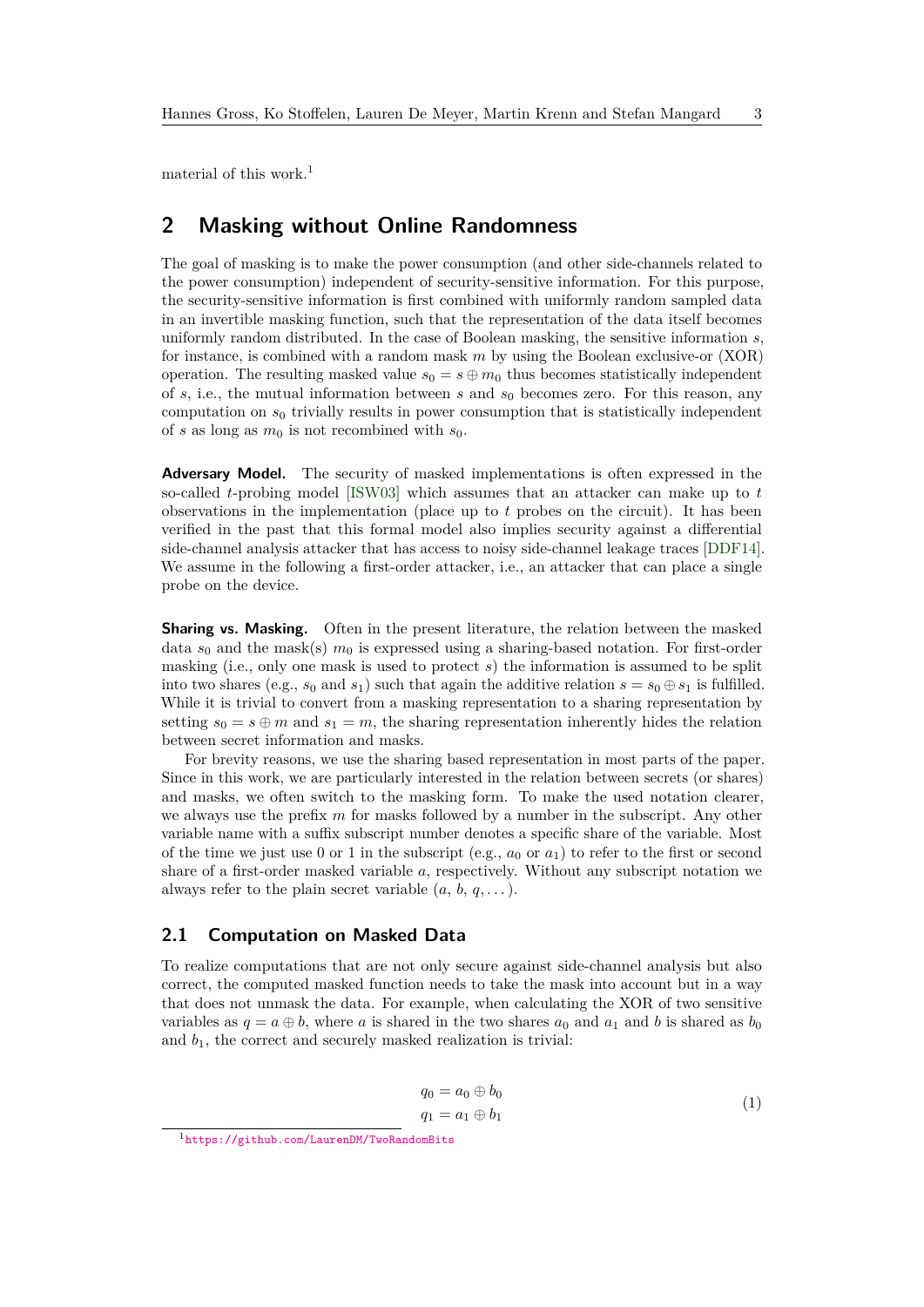**With Independent Masks.** When observing the masked representation of this equation with  $a_0 = a \oplus m_0$ ,  $a_1 = m_0$  and  $b_0 = b \oplus m_1$ ,  $b_1 = m_1$  the correctness can be easily observed when considering the addition of the shares of *q*, because both shares added together result in the desired operation in the sensitive variables *a* and *b*.

> $q = q_0 \oplus q_1$  $=(a \oplus m_0) \oplus (b \oplus m_1) \oplus m_0 \oplus m_1$  $= a \oplus b$

To demonstrate the first-order security of the masked realization of the XOR in Equation [1,](#page-2-2) it needs to be shown that each intermediate value (in this case only the output shares  $q_0$  and  $q_1$ ) is statistically independent of *a* and *b*. Statistical independence is given because we assume that each of the two masks  $m_0$  and  $m_1$  is uniformly random and statistically independent of each other. By looking at the truth table for both shares of *q* in Table [1,](#page-3-0) one can observe that, when subdividing the truth table into the four possible combinations of values for *a* and *b*, the count of "1" appearances (or equivalently the Hamming weight of the truth table) for *q*<sup>0</sup> and *q*<sup>1</sup> in each case are equal.

<span id="page-3-0"></span>

|                |                    | <b>Shares</b>  |                    |                  | <b>Secrets</b>   |              |                  | $\cal T\cal T$ |  |  |  |
|----------------|--------------------|----------------|--------------------|------------------|------------------|--------------|------------------|----------------|--|--|--|
| $a_0$          | $a_1$              | $b_0$          | $\mathfrak{b}_1$   | $\boldsymbol{a}$ | $\boldsymbol{b}$ | $a \oplus b$ | $q_{\rm 0}$      | $q_1$          |  |  |  |
| $\overline{0}$ | $\overline{0}$     | $\overline{0}$ | $\Omega$           |                  |                  |              | $\overline{0}$   | $\Omega$       |  |  |  |
| 0              | $\Omega$           |                | 1                  | $\bf{0}$         | $\bf{0}$         | $\bf{0}$     | 1                |                |  |  |  |
|                | 1                  | 0              | 0                  |                  |                  |              | 1                | 1              |  |  |  |
| 1              | 1                  | 1              | 1                  |                  |                  |              | $\boldsymbol{0}$ | $\overline{0}$ |  |  |  |
|                | $\overline{2}$     | $\bf{2}$       |                    |                  |                  |              |                  |                |  |  |  |
| $\overline{0}$ | $\Omega$           | $\Omega$       | 1                  |                  | $\mathbf{1}$     |              | $\theta$         | 1              |  |  |  |
| 0              | $\Omega$           |                | $\Omega$           | $\bf{0}$         |                  | $\mathbf 1$  |                  | $\Omega$       |  |  |  |
|                | 1                  | $\Omega$       | 1                  |                  |                  |              | 1                | $\mathbf{0}$   |  |  |  |
| 1              | 1                  | 1              | $\Omega$           |                  |                  |              | $\overline{0}$   | 1              |  |  |  |
|                |                    |                | TT Hamming Weight: |                  |                  |              | $\overline{2}$   | $\mathbf{2}$   |  |  |  |
| $\overline{0}$ | 1                  | $\theta$       | $\Omega$           |                  | $\bf{0}$         |              | $\theta$         | $\Omega$       |  |  |  |
| 0              | 1                  |                | 1                  | $\mathbf{1}$     |                  | $\mathbf{1}$ | 1                | 1              |  |  |  |
| 1              | $\Omega$           | $\Omega$       | $\Omega$           |                  |                  |              | $\overline{0}$   | $\mathbf{0}$   |  |  |  |
| 1              | $\boldsymbol{0}$   | 1              | 1                  |                  |                  |              | 1                | 1              |  |  |  |
|                |                    |                | TT Hamming Weight: |                  |                  |              | $\overline{2}$   | $\mathbf{2}$   |  |  |  |
| $\overline{0}$ | 1                  | $\overline{0}$ | 1                  |                  |                  |              | $\overline{0}$   | 1              |  |  |  |
| 0              | 1                  |                | 0                  | $\mathbf{1}$     | $\mathbf{1}$     | $\bf{0}$     | 1                | $\mathbf{0}$   |  |  |  |
|                | $\theta$           | 0              | 1                  |                  |                  |              | $\overline{0}$   | 1              |  |  |  |
| 1              | $\overline{0}$     | 1              | $\overline{0}$     |                  |                  |              | 1                | $\overline{0}$ |  |  |  |
|                | TT Hamming Weight: |                |                    |                  |                  |              |                  |                |  |  |  |

**Table 1:** Truth table of the masked XOR from Eqn. [1](#page-2-2)

This equal distribution for each possible combination of secrets, results in power consumption that is on average equal for all cases of *a* and *b*. We note that an attacker with the ability to probe more signals could observe differences by combining multiple probed signals. Higher-order leakages, however, are more difficult to exploit than the average power consumption (exponentially more observations are required [\[CJRR99\]](#page-22-0)) and are not considered in this paper.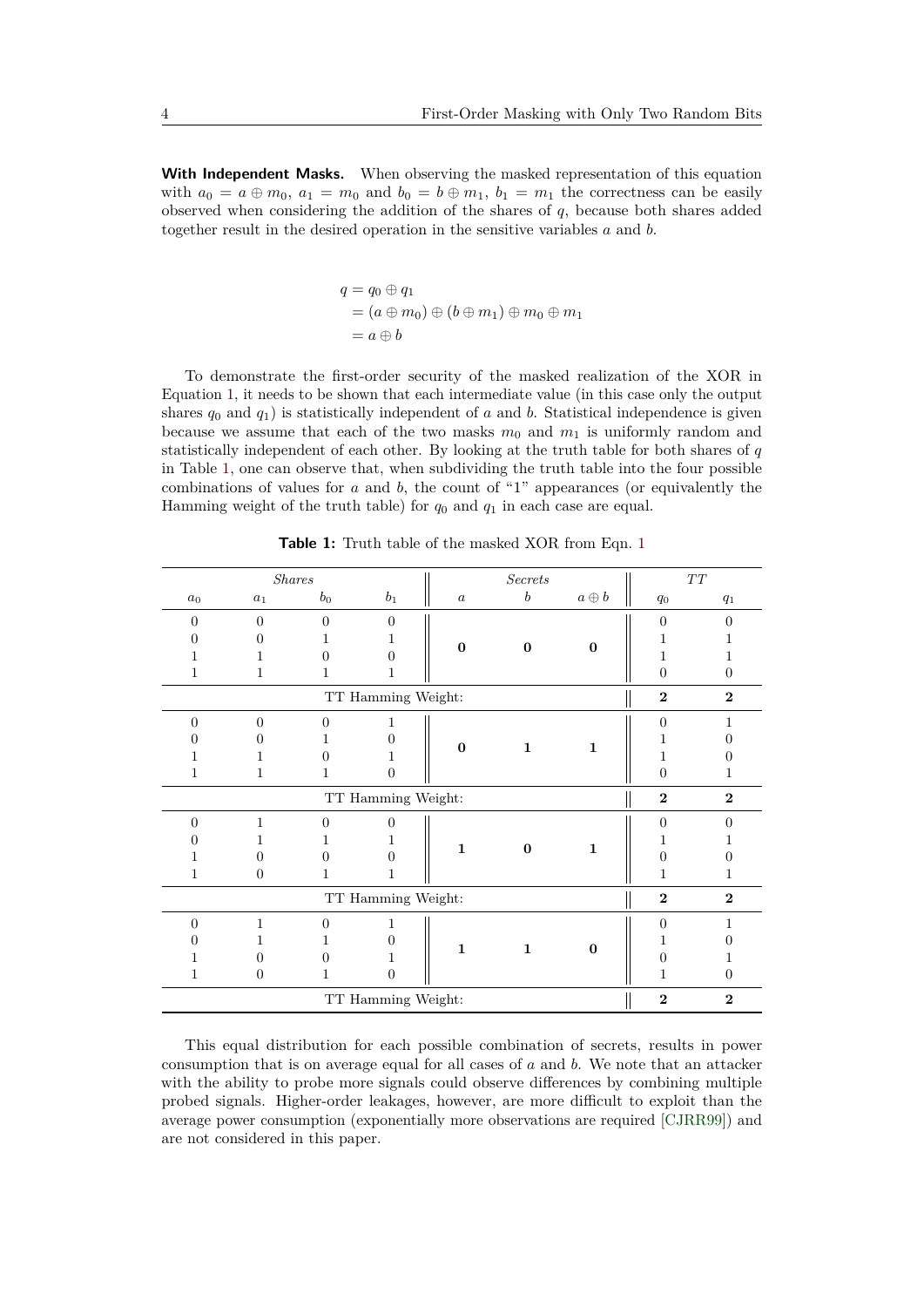**With Equal Masks.** The situation changes when assuming that both masked variables use the same mask  $m_0 = m_1$ , which trivially reveals *a* and *b* in the equation of  $q_0$ .

$$
q_0=a_0\oplus b_0=(a\oplus m_0)\oplus (b\oplus m_0)=a\oplus b
$$

Most state-of-the-art masking works assume that shares are produced using independent random masks which helps to avoid such situations. So when multiple XOR operations are chained together (e.g.,  $a \oplus b \oplus c \oplus \cdots \oplus z$ ) a lot of random masks are accumulated.

$$
q_0 = a_0 \oplus b_0 \oplus c_0 \oplus \cdots \oplus z_0
$$
  
=  $(a \oplus m_0) \oplus (b \oplus m_1) \oplus (c \oplus m_2) \oplus \ldots (z \oplus m_{25})$   

$$
q_1 = a_1 \oplus b_1 \oplus c_1 \oplus \cdots \oplus z_1
$$
  
=  $m_0 \oplus m_1 \oplus m_2 \oplus \cdots \oplus m_{25}$ 

Please note that we assume here and in the remainder of the paper that the masked equations are evaluated from left to right, and parentheses indicate atomic operations that do not produce further intermediate results (often to indicate the result of the evaluation of a sharing function or initial sharings). Our first and admittedly rather trivial observation is that the amount of accumulated randomness is unnecessarily high. One can realize the same function in a secure and correct shared way by simply alternating two random masks  $m_0$  and  $m_1$  in such a way that at no time an intermediate result is formed that depends on the secret value without a mask. One possible realization is to use  $m_0$  to mask  $a$  and use  $m_1$  for the remaining variables:

$$
q_0 = (a \oplus m_0) \oplus (b \oplus m_1) \oplus (c \oplus m_1) \oplus \dots (z \oplus m_1)
$$
  
=  $a \oplus b \oplus c \oplus \dots \oplus z \oplus m'$   

$$
q_1 = m_0 \oplus m_1 \oplus m_1 \oplus \dots \oplus m_1
$$
  
=  $m'$ 

where  $m' = m_0$  if the number of inputs is odd (and thus the number of  $m_1$  masks is even) and else  $m' = m_0 \oplus m_1$ .

This is only one example and there exist many other possible and secure realizations for this function. Depending on the mask assignments to the inputs, the resulting mask of the output can be either  $m_0$  or  $m_1$  or their combination  $m_0 \oplus m_1$ . With these findings, we can secure any linear function likewise. However, extending this to nonlinear functions is not straightforward.

## **2.2 Application to Nonlinear Gates**

There exists a vast variety of first-order masked AND gates in the literature which form the simplest class of nonlinear functions and are used to construct more complex functions. These realizations of masked AND gates usually vary regarding online randomness requirements and the number of used input and output shares. The underlying functionality is of course always the same and, in the case of a realization with two shares, it requires the secure evaluation of four multiplication terms (where ∧ represents a single AND operation):

$$
q = a \wedge b = (a_0 \oplus a_1)(b_0 \oplus b_1)
$$
  
=  $a_0 \wedge b_0 \oplus a_0 \wedge b_1 \oplus a_1 \wedge b_0 \oplus a_1 \wedge b_1$  (2)

<span id="page-4-0"></span>Any direct combination of either two multiplications terms (e.g.,  $a_0b_0 \oplus a_0b_1$ ) is insecure because it leads to a function that statistically depends on the secret *a* or *b*. Most of the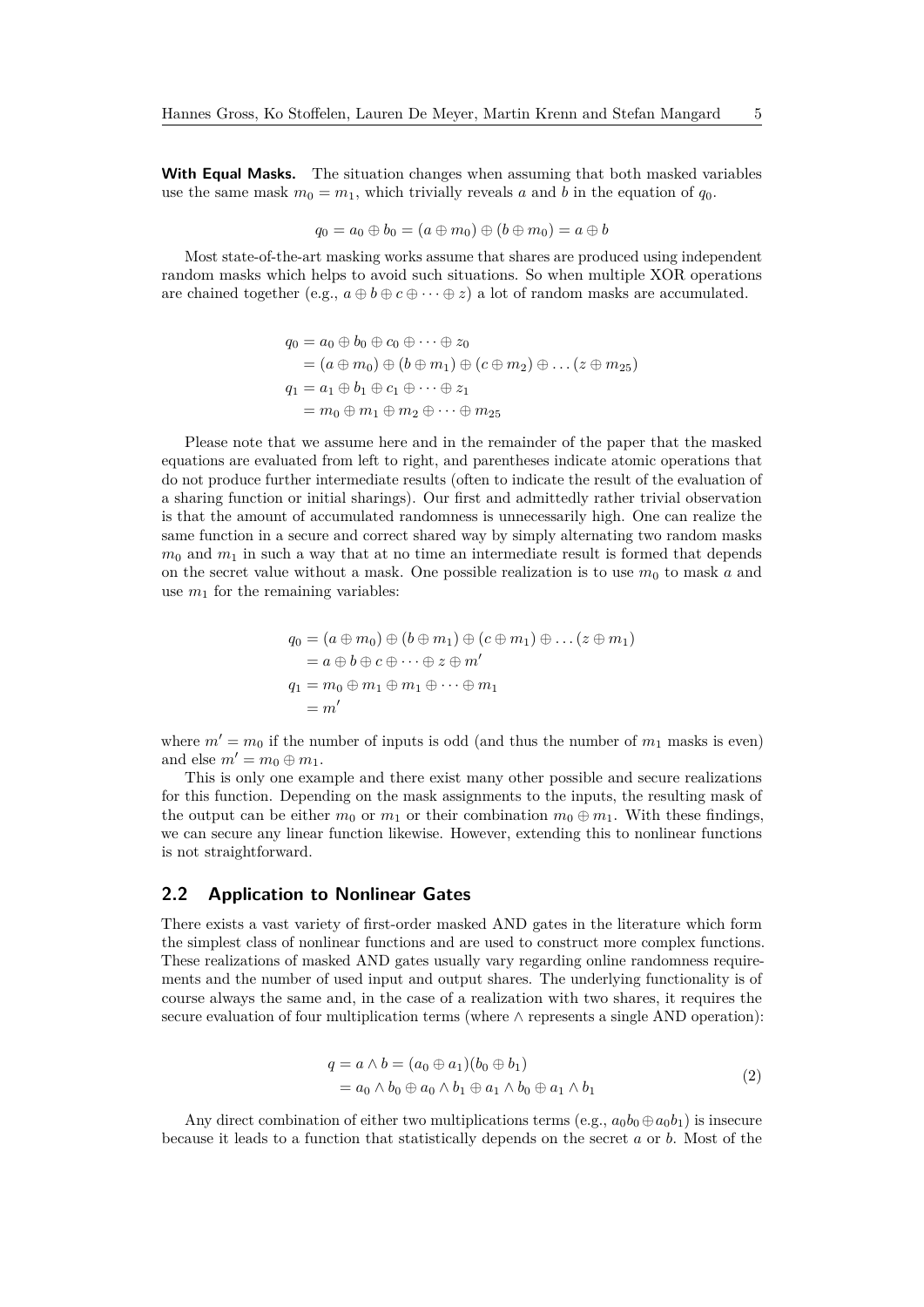|                    | <i>Shares</i>      |       | Secrets |  |              | TT              |                               |
|--------------------|--------------------|-------|---------|--|--------------|-----------------|-------------------------------|
| $a_0$              | $b_0$              | $b_1$ | b       |  | $q_0$        | $q_0\oplus a_0$ | $(q_0 \oplus a_0) \oplus b_0$ |
| $\Omega$           | $\Omega$           | 0     |         |  |              |                 |                               |
|                    |                    |       |         |  |              |                 |                               |
|                    |                    | 0     |         |  |              |                 |                               |
|                    |                    |       |         |  |              |                 |                               |
| TT Hamming Weight: |                    |       |         |  | $\mathbf{2}$ | $\mathbf{2}$    |                               |
|                    | $\Omega$           |       |         |  |              |                 |                               |
|                    |                    | 0     |         |  |              |                 |                               |
|                    |                    |       |         |  |              |                 |                               |
|                    |                    | 0     |         |  |              |                 |                               |
|                    | TT Hamming Weight: |       |         |  | 2            |                 |                               |

<span id="page-5-0"></span>**Table 2:** Truth table for  $q_0$  of Biryukov et al.'s masked AND (or for  $q_1$  if  $a_0$  is replaced by *a*1)

existing masked AND gadgets thus use fresh random masks to realize the secure evaluation, like  $m_2$  is used in the following example.

$$
q_0 = a_0 \wedge b_0 \oplus m_2 \oplus a_0 \wedge b_1
$$
  
\n
$$
q_1 = a_1 \wedge b_0 \oplus m_2 \oplus a_1 \wedge b_1
$$
\n(3)

<span id="page-5-1"></span>This masked AND gate is indeed secure as long as the order of execution is from left to right and the masks including the ones used for sharing *a* and *b* are statistically independent and uniformly distributed. Another advantage of this realization is that it inherently refreshes the sharing which makes the result independent of *a* and *b*. Any linear or nonlinear combination of *q* with the sharing of *a* or *b* is thus still possible, as long as the transformation itself is secure under the assumption of independently shared inputs.

**Without Fresh Randomness.** There also exist realizations of a masked AND gate that do not require any fresh randomness. As an example, we consider the following equations from Biryukov et al. [\[BDCU17\]](#page-21-3) where  $\vee$  is the OR operation:

$$
q_0 = a_0 \wedge b_0 \oplus (a_0 \vee \neg b_1)
$$
  
\n
$$
q_1 = a_1 \wedge b_0 \oplus (a_1 \vee \neg b_1)
$$
\n
$$
(4)
$$

<span id="page-5-2"></span>A closer look at the properties of this realization from Biryukov et al. in Table [2](#page-5-0) reveals that, while the masking itself is secure, a further (linear) combination with shares or combinations of shares from *a* and *b* (barring  $a_0 \oplus a_1$ ) can make the sharing insecure again. Because this masked AND gate is insensitive to combinations with a single share from *a* (cf. column  $q_0 \oplus a_0$  in Table [2\)](#page-5-0), one could assume that *q* is similarly protected as an XOR gate is protected by the mask  $m_1$  of  $b$ . The problem is that this masked AND gate behaves entirely different than the masked XOR gate from Equation [1](#page-2-2) or the masked AND from Equation [3.](#page-5-1) For the output of a masked XOR gate where  $q_0 = a \oplus b \oplus m_1$ , we may assume that an XOR with  $m_0$  followed by the addition of  $m_1$  would result in a secure sharing masked by  $m_0$ , since  $(a \oplus b \oplus m_1) \oplus m_0 \oplus m_1$  results in  $a \oplus b \oplus m_0$ . However, in case of the masked AND gate from Equation [4,](#page-5-2) the XOR combination of the output  $q_0$ with  $m_0$  followed by another XOR with  $m_1$  results in an insecure sharing (see different truth table Hamming weights for different cases of *b* in Table [2\)](#page-5-0). Chaining of masked AND operations by carefully selecting (or changing) between two different masks is thus not possible with this masked AND gate.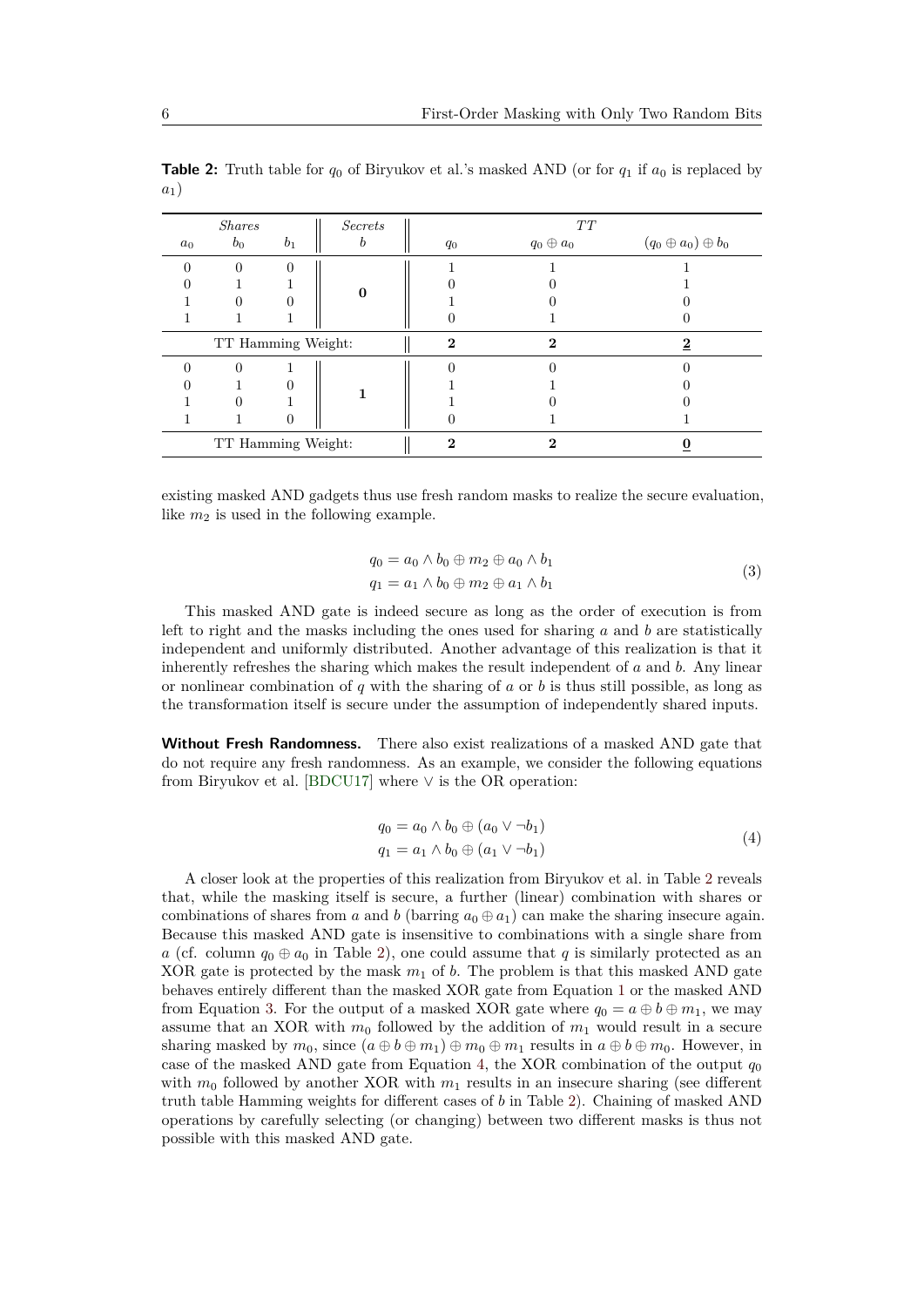### **2.3 Construction of a New Masked AND**

We first transform the secure equations of Biryukov et al. such that we can directly observe what happens to the multiplication terms.

$$
q_0 = a_0 \wedge b_0 \oplus (a_0 \vee \neg b_1)
$$
  
\n
$$
= a_0 \wedge b_0 \oplus \neg(\neg a_0 \wedge b_1)
$$
  
\n
$$
= a_0 \wedge b_0 \oplus (a_0 \wedge b_1 \oplus b_1) \oplus 1
$$
  
\n
$$
q_1 = a_1 \wedge b_0 \oplus (a_1 \vee \neg b_1)
$$
  
\n
$$
= a_1 \wedge b_0 \oplus \neg(\neg a_1 \wedge b_1)
$$
  
\n
$$
= a_1 \wedge b_0 \oplus (a_1 \wedge b_1 \oplus b_1) \oplus 1
$$
\n(5)

<span id="page-6-0"></span>It can be verified that the terms  $a_0 \wedge b_0 \oplus (a_0 \wedge b_1 \oplus b_1)$  from  $q_0$  and  $a_1 \wedge b_0 \oplus$  $(a_1 \wedge b_1 \oplus b_1)$  from  $q_1$ , considered separately, are securely masked by  $b_1$  (=  $m_1$ , in the masking representation). Consider also the similarity with Equation [3,](#page-5-1) but with  $m_2$ replaced by *b*<sup>1</sup> in a similar fashion as so-called *correction terms* are used in threshold implementations [\[NRS08\]](#page-24-5). It is also interesting to note that these expressions correspond to multiplexer formulas:  $a_0 \wedge b_0 \oplus (\neg a_0) \oplus b_1 = b_0$  if  $a_0 = 0$ , else  $b_1$ .

**New construction.** The design idea to ensure that the resulting sharing behaves similarly to the masked XOR gate is to securely combine all multiplication terms (Equation [2\)](#page-4-0) in a single share of  $q$ , together with a single mask. However, adding  $q_0$  and  $q_1$  from [\(5\)](#page-6-0) directly together is insecure because this results in  $a \wedge b$  without any mask. We therefore first add  $a_1$  (=  $m_0$ ) to the second term  $(q_1)$  and then, both terms can be added without leaking information. The result (our new  $q_0$ ) is only masked with a single mask  $m_0$ . To achieve correctness the second share (the new  $q_1$ ) is set to  $m_0$  (or equivalently  $a_1$ ). This then results in the following masked AND gate:

$$
q_0 = (a_0 \wedge b_0 \oplus (a_0 \wedge b_1 \oplus b_1)) \oplus ((a_1 \wedge b_0 \oplus (a_1 \wedge b_1 \oplus b_1)) \oplus a_1)
$$
  
=  $(a \wedge b) \oplus m_0$   
 $q_1 = a_1 = m_0$  (6)

<span id="page-6-1"></span>**Further optimization.** By closer observation of Equation [6,](#page-6-1) we find that under given circumstances (possible mask configurations associated with the input shares), another optimization is possible. The truth table of the term  $(a_1 \wedge b_1 \oplus b_1) \oplus a_1$  of Equation [6](#page-6-1) is depicted in Table [3,](#page-6-2) which shows that it corresponds to a simple logical OR of the two input shares.

<span id="page-6-2"></span>**Table 3:** Truth table of the equation  $(a_1 \wedge b_1 \oplus b_1) \oplus a_1$ 

| a <sub>1</sub>    | $b_1$ | $= a_1 \vee b_1$ |
|-------------------|-------|------------------|
| 0                 | 0     | 0                |
| $\mathbf{\Omega}$ |       |                  |
|                   | 0     |                  |
|                   |       |                  |

However, what is even more remarkable, is that when going through all possible valid mask configurations for the input shares (see Table [4\)](#page-7-0), the term becomes a common constant  $(m_0 \vee m_1)$  for all masked AND gates using the same masks. Please note that we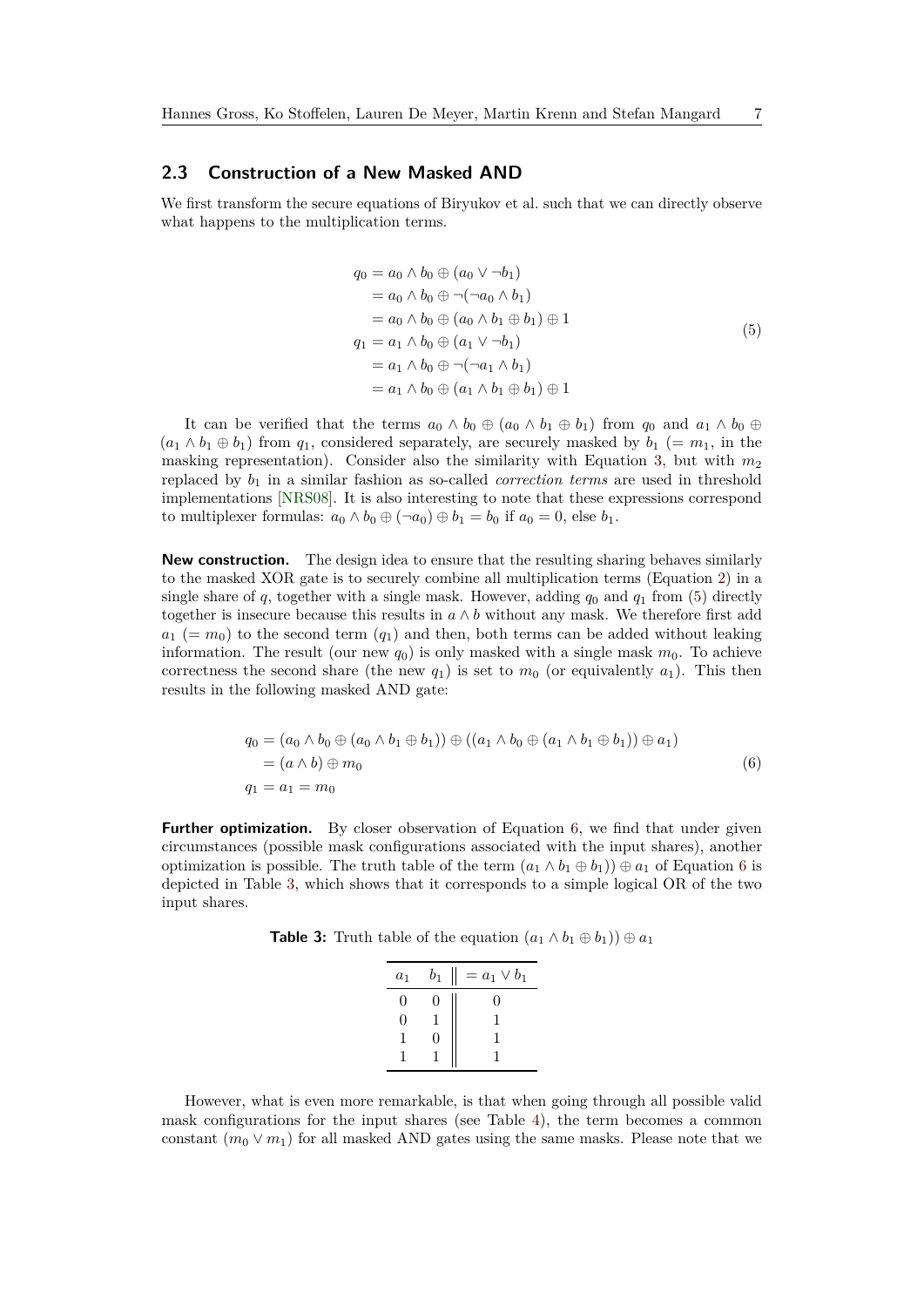| $a_1$              | b <sub>1</sub>    | $a_1 \vee b_1$   |
|--------------------|-------------------|------------------|
| $m_0$              | $m_0$             | invalid          |
| $m_0$              | $m_1$             | $= m_0 \vee m_1$ |
| m <sub>0</sub>     | $(m_0\oplus m_1)$ | $= m_0 \vee m_1$ |
| m <sub>1</sub>     | m <sub>0</sub>    | $= m_0 \vee m_1$ |
| m <sub>1</sub>     | m <sub>1</sub>    | invalid          |
| m <sub>1</sub>     | $(m_0\oplus m_1)$ | $= m_0 \vee m_1$ |
| $(m_0\oplus m_1)$  | m <sub>0</sub>    | $= m_0 \vee m_1$ |
| $(m_0 \oplus m_1)$ | m <sub>1</sub>    | $= m_0 \vee m_1$ |
| $(m_0\oplus m_1)$  | $(m_0\oplus m_1)$ | invalid          |

<span id="page-7-0"></span>**Table 4:** Possible mask configurations for the input shares  $a_1$  and  $b_1$ 

define the second share of any variable (e.g., *a*1, *b*1) to carry only the mask information and never the secrets (*a* or *b*) in combination with a mask.

We thus write  $m_0 \vee m_1$  as  $[m_0 \vee m_1]$  in the resulting equation to denote that this is a term that only needs to be calculated once. The pratical implications become more evident in the implementation sections. With this optimization, Equation [6](#page-6-1) simplifies to Equation [7](#page-7-1) which saves one AND gate (for multiple occurences of masked ANDs) and two XORs for each masked AND gate.

$$
q_0 = \underbrace{(a_0 \wedge b_0 \oplus (a_0 \wedge b_1 \oplus b_1))}_{t_1} \oplus \underbrace{(a_1 \wedge b_0 \oplus [m_0 \vee m_1])}_{t_4} \tag{7}
$$
\n
$$
q_1 = a_1
$$

<span id="page-7-1"></span>**Security.** The security of the masked AND gate can be easily verified by hand as shown in Table [5](#page-8-1) where *t<sup>i</sup>* values denote intermediate results. We again record all possible input share combinations in a truth table and sort them by the unshared secrets *a* and *b*. For each possible intermediate  $(t_1$  to  $t_5$ , and  $q_0$ ), we count the number of ones in the truth tables per secret value for *a* and *b* (TT Hamming weight). If the truth table Hamming weights of  $t_i$  (resp.  $q_0$ ) are identical for each secret, then the probability distribution of  $t_i$ (resp.  $q_0$ ) is independent of the secret. Table [5](#page-8-1) clearly shows that this is the case; Hence, a first-order attacker does not gain any sensitive information by probing either one of the intermediates.

In addition to the manual inspection of the masked AND gate, we also performed a formal verification by using the tools by Bloem et al. [\[BGI](#page-22-3)<sup>+</sup>18] and Barthe et al. [\[BBFG18\]](#page-21-4) which gave us the same results. Furthermore, we did the same verification for the composition of the AND gate with an XOR  $(q \oplus b)$  and with another AND  $(q \wedge b)$ . For the tables we refer to Appendix [A.](#page-26-0) The code for maskVerif [\[BBFG18\]](#page-21-4) can be found in our supplementary material.<sup>[2](#page-7-2)</sup> We note that for secure composition with the other input  $(a)$ , the roles of *a* and *b* should be switched in Equation [7.](#page-7-1)

By combining the findings for the XOR and the AND gates we can mask arbitrary implementations, and as we will show in the next section, we can also derive simple rules to synthesize securely masked implementations from unprotected ones.

<span id="page-7-2"></span><sup>2</sup><https://github.com/LaurenDM/TwoRandomBits>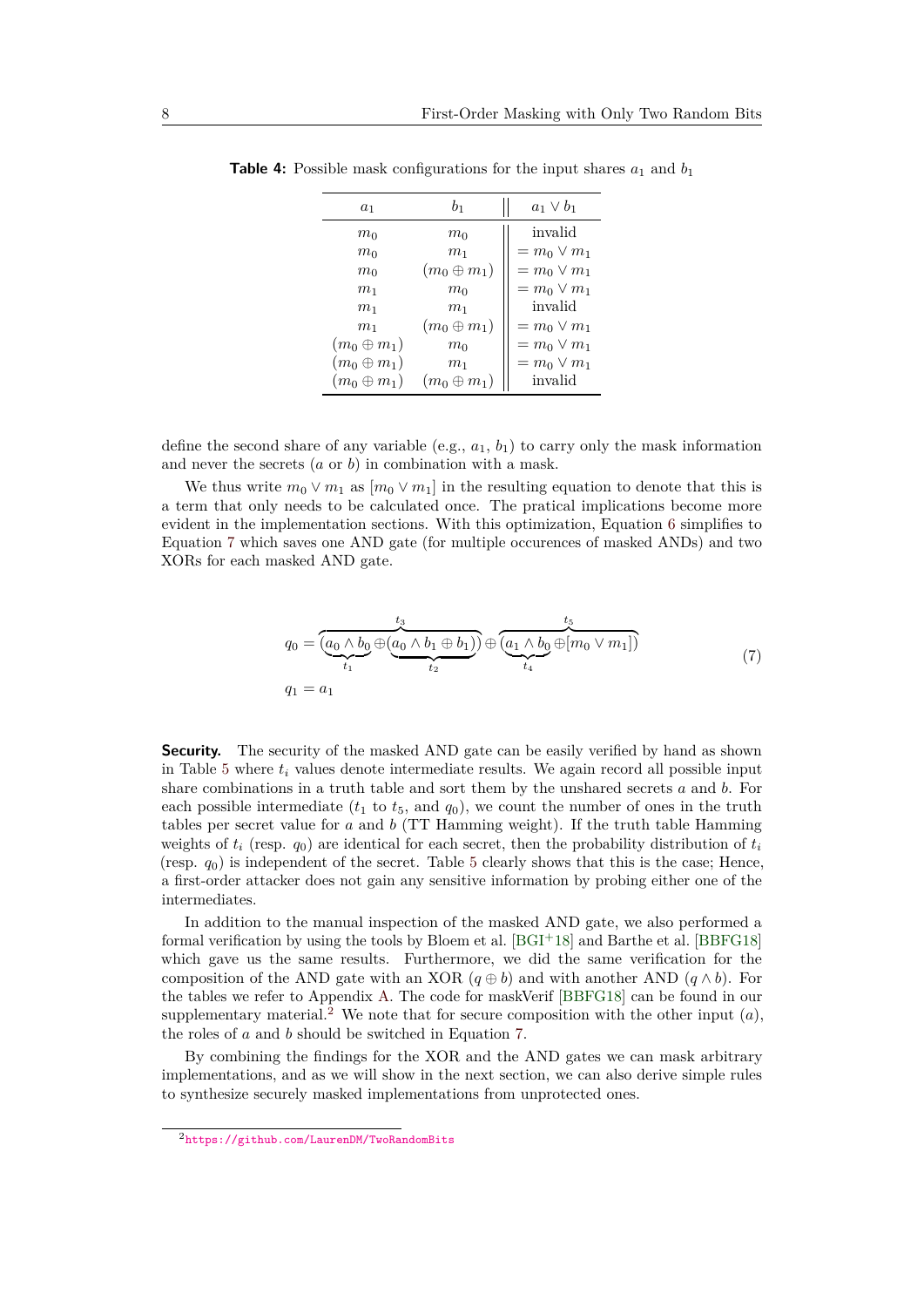<span id="page-8-1"></span>

|                    |                    | <b>Shares</b>  |                  |                    | <b>Secrets</b>   |              |                |                  |                | TT             |                |                  |
|--------------------|--------------------|----------------|------------------|--------------------|------------------|--------------|----------------|------------------|----------------|----------------|----------------|------------------|
| $a_0$              | $a_1$              | $b_0$          | $b_1$            | $\boldsymbol{a}$   | $\boldsymbol{b}$ | $a \wedge b$ | $t_{1}$        | $t_2$            | $t_3$          | $t_4$          | $t_{5}$        | $q_0$            |
| $\overline{0}$     | $\overline{0}$     | $\overline{0}$ | $\boldsymbol{0}$ |                    |                  |              | $\theta$       | $\overline{0}$   | $\theta$       | $\overline{0}$ | $\Omega$       | $\overline{0}$   |
| $\Omega$           | $\Omega$           | 1              | 1                | $\bf{0}$           |                  | $\mathbf{0}$ | $\theta$       | 1                | 1              | $\theta$       | 1              | $\theta$         |
| 1                  | 1                  | $\theta$       | $\boldsymbol{0}$ |                    | $\bf{0}$         |              | $\overline{0}$ | $\overline{0}$   | $\theta$       | $\theta$       | 1              | 1                |
| 1                  | 1                  | 1              | 1                |                    |                  |              | 1              | $\overline{0}$   | 1              | 1              | $\theta$       | 1                |
| TT Hamming Weight: |                    |                |                  |                    |                  |              | $\mathbf{1}$   | $\mathbf{1}$     | $\mathbf{2}$   | $\mathbf{1}$   | $\overline{2}$ | $\overline{2}$   |
| $\Omega$           | $\Omega$           | $\Omega$       | 1                |                    |                  |              | $\overline{0}$ | 1                | $\mathbf{1}$   | $\theta$       | $\mathbf{1}$   | $\overline{0}$   |
| $\Omega$           | $\overline{0}$     | 1              | $\overline{0}$   |                    | $\mathbf{1}$     |              | $\theta$       | $\theta$         | $\theta$       | $\theta$       | $\theta$       | $\overline{0}$   |
| 1                  | 1                  | $\Omega$       | 1                | $\bf{0}$           |                  | $\mathbf{0}$ | $\theta$       | $\overline{0}$   | $\Omega$       | $\overline{0}$ | 1              | 1                |
| 1                  | 1                  | 1              | $\overline{0}$   |                    |                  |              | 1              | $\theta$         | $\mathbf{1}$   | 1              | $\theta$       | 1                |
|                    |                    |                |                  | TT Hamming Weight: |                  |              | $\mathbf{1}$   | $\mathbf{1}$     | $\overline{2}$ | $\mathbf{1}$   | $\overline{2}$ | $\overline{2}$   |
| $\overline{0}$     | 1                  | $\overline{0}$ | $\boldsymbol{0}$ |                    |                  |              | $\theta$       | $\overline{0}$   | $\Omega$       | $\overline{0}$ | 1              | 1                |
| 0                  | 1                  | 1              | 1                | $\mathbf{1}$       | $\bf{0}$         | $\mathbf{0}$ | $\Omega$       | 1                | $\mathbf{1}$   | 1              | $\theta$       | 1                |
|                    | $\overline{0}$     | $\theta$       | $\overline{0}$   |                    |                  |              | $\theta$       | $\overline{0}$   | $\Omega$       | $\overline{0}$ | $\theta$       | $\theta$         |
| 1                  | $\boldsymbol{0}$   | 1              | 1                |                    |                  |              | 1              | $\boldsymbol{0}$ | $\mathbf{1}$   | $\overline{0}$ | $\mathbf{1}$   | $\boldsymbol{0}$ |
|                    |                    |                |                  | TT Hamming Weight: |                  |              | $\mathbf{1}$   | $\mathbf{1}$     | $\overline{2}$ | $\mathbf{1}$   | $\overline{2}$ | $\overline{2}$   |
| $\theta$           | $\mathbf{1}$       | $\overline{0}$ | 1                |                    |                  |              | $\overline{0}$ | $\mathbf{1}$     | $\mathbf{1}$   | $\overline{0}$ | $\mathbf{1}$   | $\overline{0}$   |
| 0                  | 1                  | 1              | $\overline{0}$   | $\mathbf{1}$       | $\mathbf{1}$     | $\mathbf{1}$ | $\overline{0}$ | $\overline{0}$   | $\Omega$       | 1              | $\overline{0}$ | $\overline{0}$   |
| 1                  | $\overline{0}$     | $\overline{0}$ | 1                |                    |                  |              | $\overline{0}$ | $\overline{0}$   | $\Omega$       | $\overline{0}$ | 1              | $\mathbf{1}$     |
| 1                  | $\overline{0}$     | 1              | $\overline{0}$   |                    |                  |              | 1              | $\theta$         | 1              | $\overline{0}$ | $\theta$       | 1                |
|                    | TT Hamming Weight: |                |                  |                    |                  |              |                |                  | $\mathbf{2}$   | $\mathbf{1}$   | $\mathbf{2}$   | $\mathbf{2}$     |

**Table 5:** Security of the masked AND from Eqn. [7](#page-7-1)

# <span id="page-8-0"></span>**3 Synthesis of First-Order Secure Implementations**

Manually tracking the masks as they propagate through the implementations quickly becomes a very complex task as the implementation size increases. We thus decided to develop an automated approach to create a masked implementation when possible, or to indicate which signals need to be changed otherwise. As a first step, the tool reads the description of a Boolean program in static single assignment (SSA) form in Verilog syntax such that each instruction is either a one-bit signal assignment or a two-bit XOR, XNOR, or AND gate. The Boolean circuit is then represented as an SMT problem which is fed to the Z3 [\[dMB08\]](#page-23-10) theorem prover. Z3 searches for a possible solution for the mask encoding of the input signals so that for each gate the inputs have different masks. Furthermore, it allows ensuring a desired mask encoding for the input and output signals. We now give a more detailed description of how the implementation is encoded in SMT2 and which steps are necessary.

**Input mask encoding.** Each implementation takes two masks  $m_0$  and  $m_1$ . As a result, there are three possible mask combinations and thus three possible encodings for the input signals:  $1 = m_0$ ,  $2 = m_1$ ,  $3 = m_0 \oplus m_1$ . With the following SMT2 code snippet, the input signal *a* is mapped to any of the three masking combinations. We adjust the assertions accordingly, depending on whether we target a specific encoding or we let the theorem prover decide on the encoding.

```
; Input encoding definition and constraints
( declare−const a Int )
(\textbf{assert} (> a 0))( assert (< a 4 ) )
```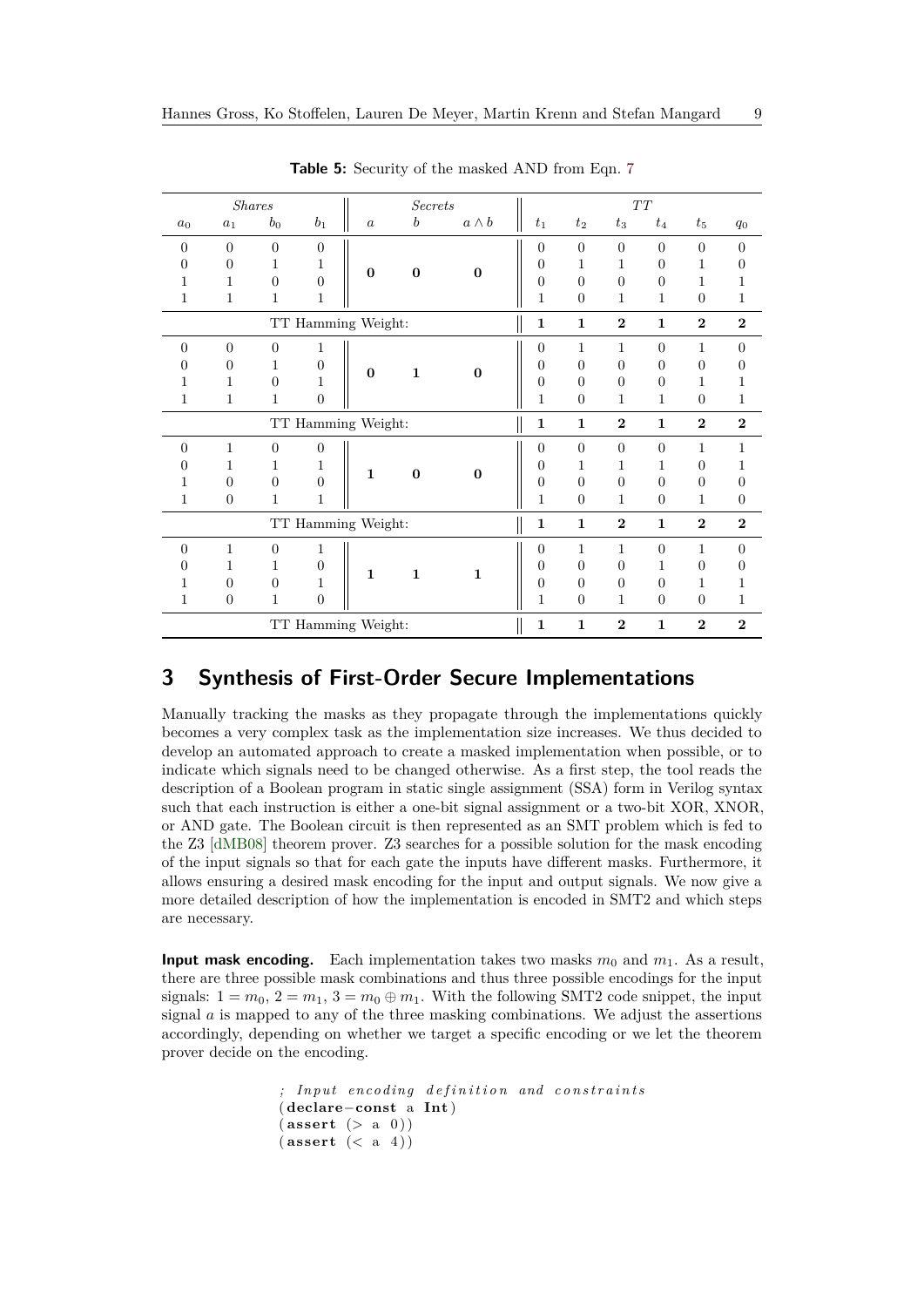The same rules are also applied to every output of a gate to restrict the output mask encoding to these three possibilities.

Gate connections and encoding rules. For each of the four possible instruction classes (assignment, XOR, XNOR, and AND) of the SSA-encoded input file, we create specific rules for deciding which masks can appear in the output *q* for the given input combination. In the example encoding it is always assumed that the signals *a* and optionally *b* form the operands. The encoding of the signal assignment  $q = a$  just results in a copy of the mask encoding in the SMT2 rules.

> *; S i g n a l a s s ignmen t r u l e*  $(\text{assert} (= q a))$

To encode the output of the XOR (and XNOR) instructions, we utilize the fact that for different input encodings of *a* and *b*, the output encoding (calculated by an XOR) is always different from the input encodings and equal to the third unused one.

> $m_0 \oplus m_1 = (m_0 \oplus m_1)$  $m_0 \oplus (m_0 \oplus m_1) = m_1$  $m_1 \oplus (m_0 \oplus m_1) = m_0$ *. . .*

When neglecting the case that both inputs could have the same mask encoding, which is covered by the safety rules for the gates in the next step, the following SMT2 encoding can be used.

> *; XOR/XNOR g a t e r u l e*  $(\text{assert} (\text{not} (\text{or} (= q a) (= q b))))$

Note that the negation of the output in case of the XNOR has no influence on the encoding because it is a simple addition of a constant value 1.

Finally, for the AND gate, the mask encoding can be the same as either operand since the operands can be simply swapped. We thus let the theorem prover decide which signal is used as the first operand and this defines the mask encoding of the output (see Equation [7\)](#page-7-1). The information of which masks appear in the output is later on taken into account when the masked implementation is created to decide on the first operand.

```
; AND g a t e r u l e
(\textbf{assert} \ (\textbf{or} \ (= q a) \ (= q b)))
```
Again the AND gate rule does not cover the cases of both operands having the same mask encoding.

**Safety rules.** For each two-input gate, we additionally define that both operands are required to have a different mask encoding which otherwise would create a flaw in the masked implementation.

> *; S a f e t y r u l e f o r two i n p u t g a t e s*  $(\text{assert} (\text{not} (= a b)))$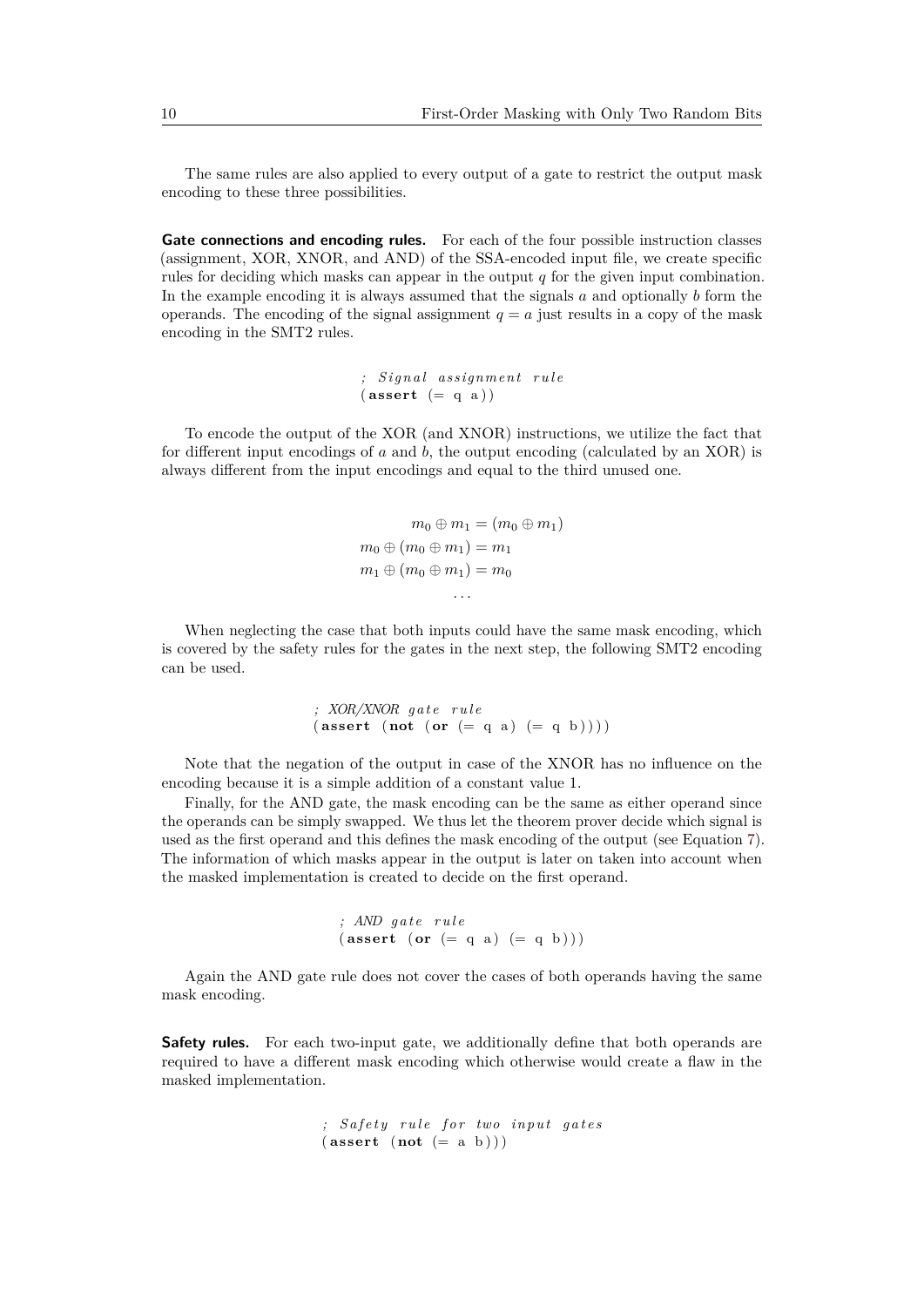**Output constraints (optional).** To make the design and verification of separate modules easier, we decide to use the same input and output mask encoding on byte-level for all our modules. We can for example restrict the output encoding by setting the input and output signals equal.

```
; Equal input and output byte−encoding
(\textbf{assert} (= 00 i0))(\textbf{assert} (= o1 \text{ i}1))(\textbf{assert} (= 02 \text{ i } 2)). . .
(\text{assert} (= o7 i7))
```
**Checking of the model and creating the masked implementation.** When the Z3 theorem solver finds a secure model that fulfills our constraints, it constructs the mask assignments for a masked implementation. The translation of the unprotected scheme to a secure masked implementation is then rather straightforward. At first, we duplicate all input and output ports of the module and additionally add the two masks  $m_0$  and  $m_1$  as input signals. For each instruction of the SSA input file we replace the original code by its masked variant according to the masked gates introduced in Section [2.](#page-2-0) As a further optimization, the second share of each instruction is (optionally) replaced by the resulting mask of the output signal which helps to save unnecessary instructions that would result in one of the three mask encodings anyway.

We do not give a more detailed description of our tool at this point since the rest of the functionality follows from the description of the masked gates above and is mostly engineering work.[3](#page-10-1)

# <span id="page-10-0"></span>**4 Masking the AES**

To demonstrate the practicality of our approach, we target the AES-128 (encryption-only) as an example. Since none of the existing formal verification tools are yet powerful enough to verify a full AES encryption, we decide to use a modular implementation and verification approach. To justify the security of the overall design when bringing the modules together, we restrict the mask encoding for each input and output byte of every function to be equal.

Our software implementation is partially based on earlier work by Schwabe and Stoffelen [\[SS16\]](#page-24-6). In their paper they describe various optimized assembly implementations targeting the 32-bit ARM Cortex-M3 and Cortex-M4 microcontrollers. One implementation is masked using 2 Boolean shares. This is a bitsliced implementation of AES-128 in CTR mode, such that two consecutive AES blocks can be efficiently processed in parallel. When 256 blocks (or 4 kilobyte) of data are encrypted, they measure that encryption on average takes 7,423 cycles per block (or 464 cycles per byte). They also note that 2,133 cycles of these are spent on generating all required 10,496 random bits using the onboard hardware RNG, which is almost 29% of the total cycle count.

Our implementation uses the same hardware RNG, but we only generate a single 32-bit fresh random word. The architecture dictates a multiple of 32 bits, so 28 of these are ignored, 2 are used for the first AES block, and 2 for the second AES block.

### **4.1 SubBytes**

The most complicated part of the AES is its SubBytes layer which can be implemented as 16 instances of S-box modules. Most of the masked AES designs published over the last

<span id="page-10-1"></span> $3$ The tool along with some examples for the AES implementation can be found at [https://github.](https://github.com/LaurenDM/TwoRandomBits) [com/LaurenDM/TwoRandomBits](https://github.com/LaurenDM/TwoRandomBits)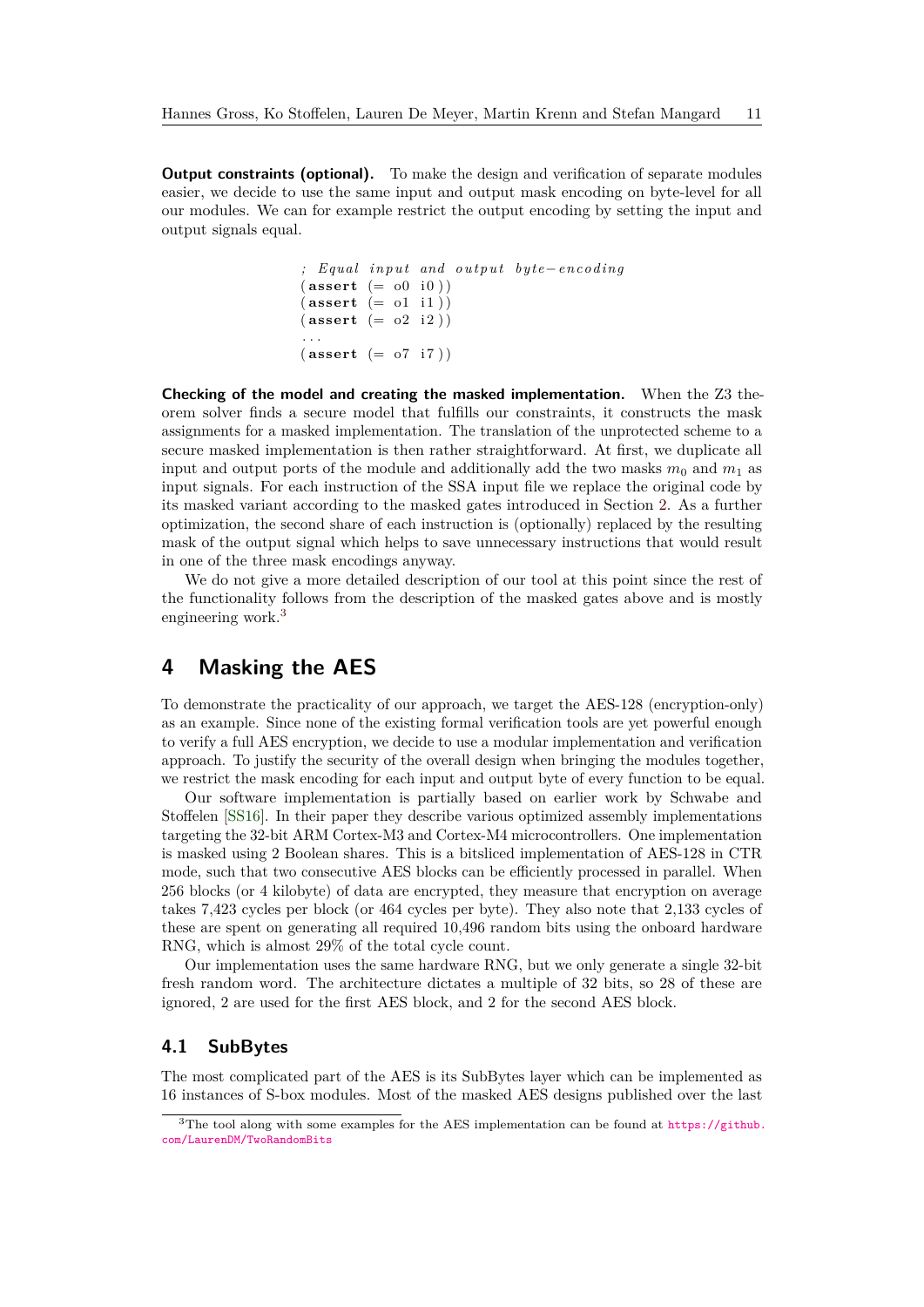years are based on the S-box construction of Canright [\[Can05\]](#page-22-4). A more suitable design for our bit-wise approach, however, is the design of Boyar and Peralta [\[BP12\]](#page-22-5) which is already constructed in SSA form. There are follow-up works [\[BMP13,](#page-22-6) [VSP17\]](#page-25-0) that further reduce the size of the implementation in terms of gates/instructions. Various unmasked S-box implementations can be found on  $[BDP^+]$  $[BDP^+]$ . For hardware implementations, we would recommend the S-box which aims at minimizing the logic depth (16). The original code of the forward S-box consists of 128 SSA instructions. In total there are 34 AND, 90 XOR and 4 XNOR instructions for the unmasked implementation. Each instruction takes two one-bit variables as input. For our case (a software implementation), the logic depth is not of such importance, so we choose the S-box with the smallest gate count (113). This S-box has 32 AND, 77 XOR and 4 XNOR instructions and has logic depth 27.

**Result of the Tool.** After running our synthesis tool on this S-box design without any further optimizations, the resulting masked design consists of 96 AND gates, 228 XOR gates, and 4 NOT gates (because XNORs are decomposed to one XOR followed by a not gate in Yosys' ILANG). The 96 AND gates result from the fact that the masked AND triples the number of AND gates compared to the unmasked design. Also, each masked AND gate introduces 4 XOR gates which in total results in 128 additional XOR gates. The masking of the XOR and XNOR gates, on the other hand, do not introduces additional circuitry since the second output share can simply be assigned to the third mask (i.e.unused by the inputs). Some additional XOR gates are required because at some points we need to change the masking of a signal by introducing additional XOR instructions to receive a satisfiable Z3 model and thus a securely synthesizable implementation, and to ensure that the input and output mask encoding is equal.

After running an optimization pass in Yosys, which maps gates implementing the same function to a single gate and thus eliminates duplications, the number of gates could be reduced to 86 AND gates, 1 OR gate, 225 XOR gates and 4 NOT gates. We rerun the verification after this optimization to ensure that the implementation remains secure. The NOT gates can be moved to the key schedule such that they are not executed for every encryption/decryption call with the same key. The total overhead for the masking of the S-box is thus about a factor 2.79 regarding arithmetic instructions.

**Byte Encodings.** From the design of the S-box, we also gathered a byte encoding to be used for the rest of the AES modules to ensure security and correctness of the full encryption. The byte encoding is  $\{2, 3, 3, 1, 1, 2, 1, 2\}$  in the SMT encoding, corresponding to  ${m_1, m_0 \oplus m_1, m_0 \oplus m_1, m_0, m_0, m_1, m_0, m_1}$  as the mask encoding for the S-box input bits  $i_0$  to  $i_7$ .

**Implementation.** The targeted microarchitecture has only 14 registers that can be freely used, which means that many store and load instructions need to be inserted. On this platform, loads from memory are relatively expensive. Most arithmetic instruction execute in a single cycle, while a load instruction will take at least two cycles, although when *N* loads can be pipelined they can often execute in  $N+1$  cycles. Stoffelen [\[Sto16\]](#page-24-7) created a tool that automatically reschedules instructions and allocates registers in order to minimize the overhead caused by spilling values to the stack. We use the same tool to schedule the 60 load instructions and 51 store instructions on top of the arithmetic instructions.

### **4.2 Linear Components**

**ShiftRows.** Since the ShiftRows transformation only changes the order of the bytes in the state rows, no special modifications are required for the round transformation compared to an unprotected design. Furthermore, all of the masked AES modules (in the final design)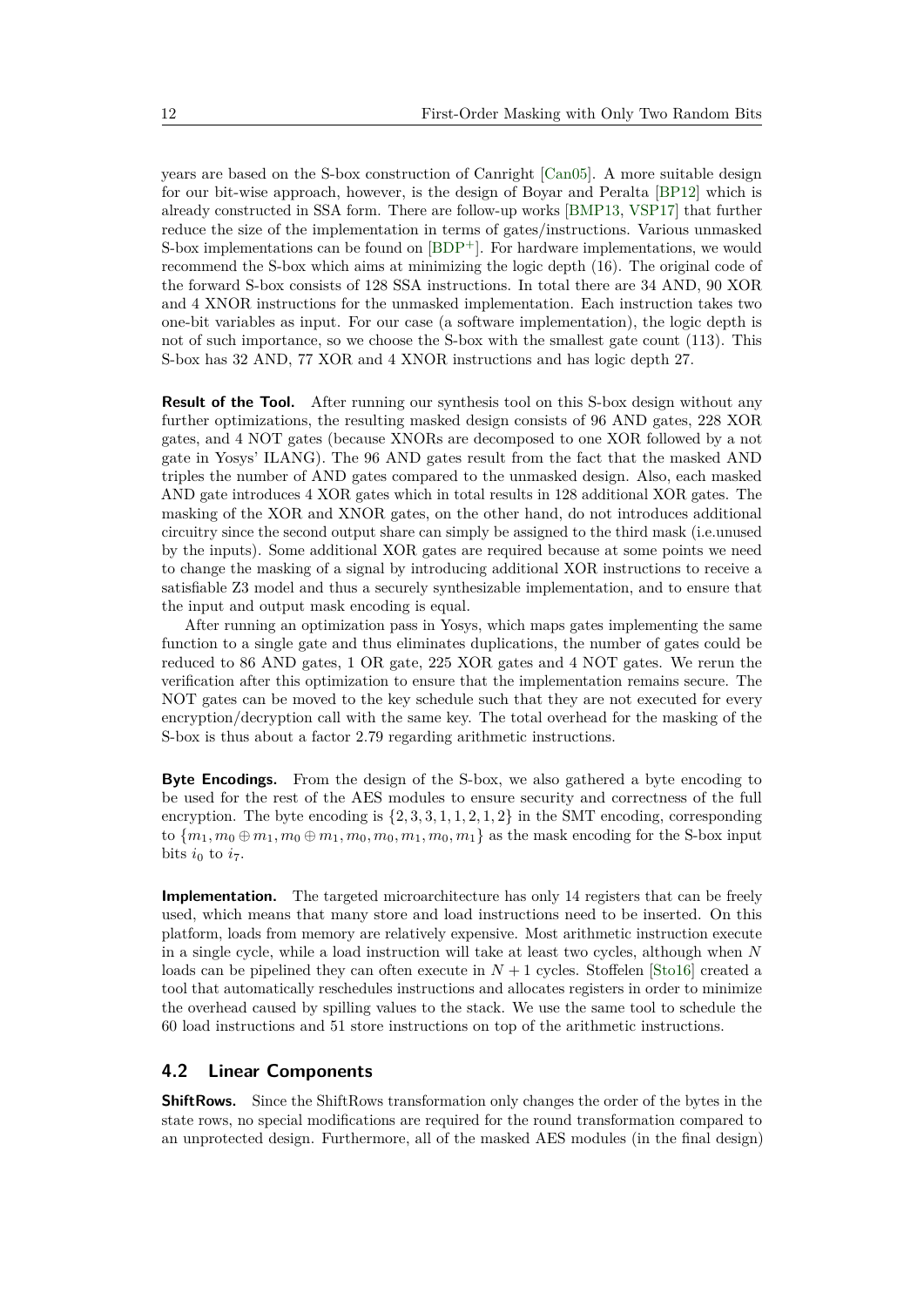do not explicitly carry the second share of each signal but instead just assume the byte mask encoding as used by the S-box for inputs and outputs as the second share. ShiftRows can be implemented with only wiring in hardware, but in software we need instructions to actually move the bits around. We use the same ShiftRows implementation as that of Schwabe and Stoffelen [\[SS16\]](#page-24-6), which requires 104 single-cycle instructions.

**MixColumns.** We start with the unmasked MixColumns implementation by Schwabe and Stoffelen [\[SS16\]](#page-24-6), that uses 27 32-bit XORs for the four-column operation. However, to translate this to a masked implementation we now need to be careful that no values with the same mask get combined and ensure the correct byte mask encoding of the inputs and outputs. We therefore need to remask various values and the masks need to be loaded from the stack. In total we need to add 12 XOR and 6 load instructions to the original 27 XORs. A program was used to verify that this was done correctly.

**AddRoundKey.** In AddRoundKey the round key is added to the state (or the plaintext in the first round). Since we enforce the same byte encoding for all bytes in our design, the key byte first needs to be remasked before it can be added to the state or plaintext byte and the result of the XOR also requires remasking. Instead of 8 32-bit XORs as in the unprotected bitsliced design, we thus require 32 XOR instructions. The number of XORs could be reduced to only sixteen if the state and key bytes are shared such that their sum again results in the assumed byte sharing for the S-box. Due to the lack of the possibility to formally verify the whole implementation, we decide on keeping the byte encoding for both key and state bytes the same. This makes arguing of the security of the overall implementation for individually verified modules easier because there are fewer issues to oversee. In addition to the arithmetic instructions, we use 11 load instructions and 1 store.

## <span id="page-12-0"></span>**4.3 Results**

For the entire AES encryption, we measure on average 3,387.6 cycles per block (or 211.7 cycles per byte) under the exact same test conditions as in [\[SS16\]](#page-24-6). This is a speed improvement of roughly 54%. Moreover, the stack requirements are lowered from 1588 bytes to only 188 bytes, a decrease of over 88%.

Schwabe and Stoffelen also provided an unmasked bitsliced AES-128-CTR implementation as an intermediate step. This took only 1617.6 cycles per block (or 101.1 cycles per byte) on the Cortex-M4. The overhead cost of adding first-order masking is therefore still almost a factor 2.1.

The most computation effort in each round is spent on the S-box calculations with 68.7% of the instructions. The AddRoundKey and MixColumns operations consume respectively 7.1% and 7.3% of the round instructions. The remaining instructions are mostly spent on the ShiftRows transformation with about 16.9%.

Table [6](#page-13-0) summarizes the costs for the individual transformations that are required to implement the full AES.

# **5 Discussion**

## **5.1 Comparison with Previous Work**

A comprehensive comparison of our results with previous work is very difficult. On the one hand, masked AES implementations have been created for many different platforms. On the other hand, a number of works only report the speed which means a lot of data about memory usage is missing. Moreover, these speeds were measured on different CPU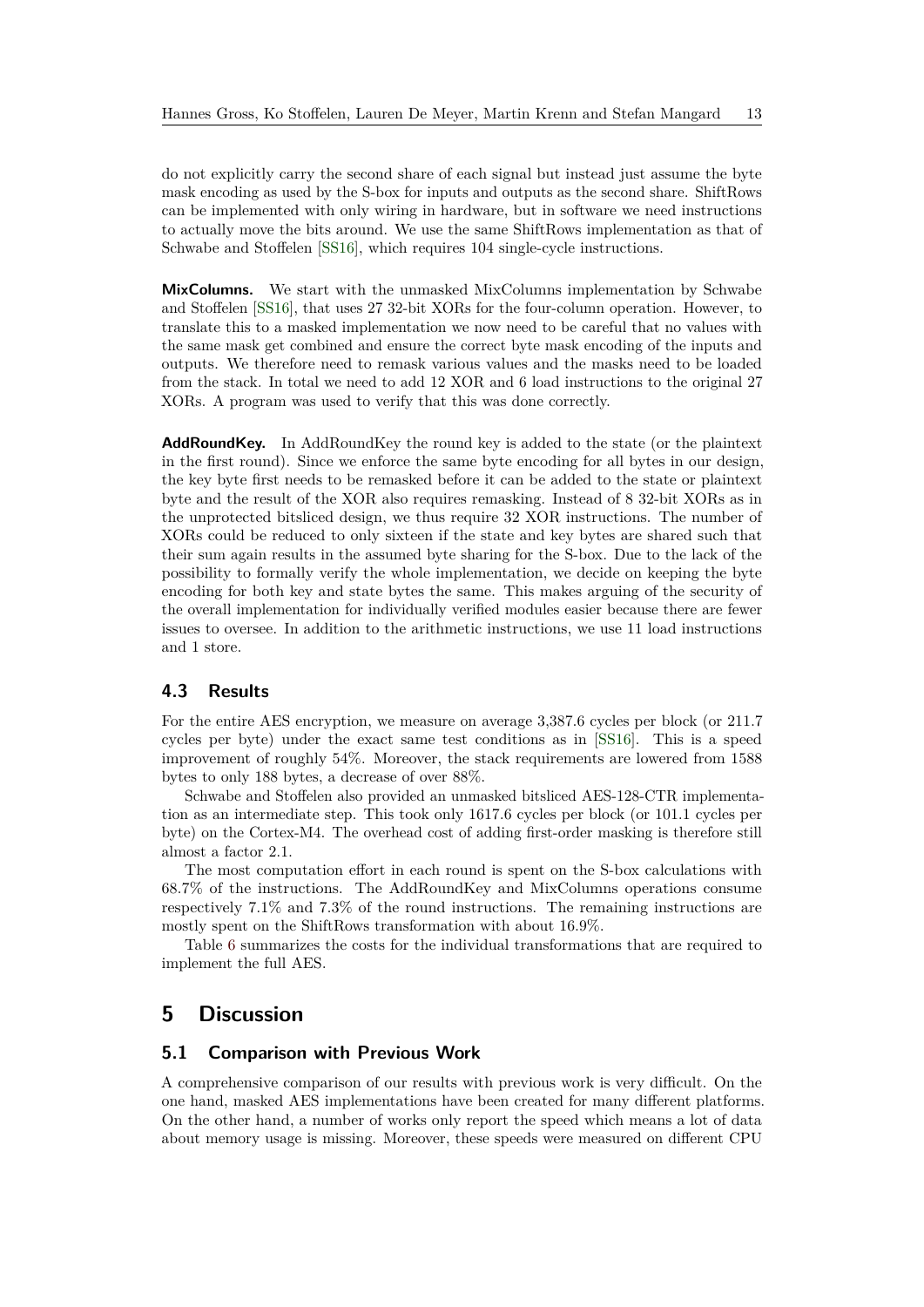<span id="page-13-0"></span>

| Module                                         | # | AND | <b>XOR</b> | $Bit$ op | Load | <b>Store</b> |  |
|------------------------------------------------|---|-----|------------|----------|------|--------------|--|
| $AES^{\dagger}$                                |   | 870 | 3433       | 560      | 773  | 520          |  |
| PreRound                                       |   |     | 32         |          | 8    |              |  |
| $\blacktriangleright$ AddRoundKey <sup>‡</sup> | 1 |     | 32         |          | 8    |              |  |
| Round                                          | 9 | 87  | 344        | 56       | 77   | 52           |  |
| $\blacktriangleright$ SubBytes                 |   | 87  | 225        |          | 60   | 51           |  |
| $\blacktriangleright$ ShiftRows                |   |     | 48         | 56       |      |              |  |
| $\blacktriangleright$ MixColumns               |   |     | 39         |          | 6    |              |  |
| $\blacktriangleright$ AddRoundKey <sup>‡</sup> |   |     | 32         |          | 11   |              |  |
| LastRound                                      | 1 | 87  | 305        | 56       | 72   | 51           |  |
| $\blacktriangleright$ SubBytes                 |   | 87  | 225        |          | 60   | 51           |  |
| $\blacktriangleright$ ShiftRows                |   |     | 48         | 56       |      |              |  |
| $\blacktriangleright$ AddRoundKey <sup>‡</sup> |   |     | 32         |          | 12   |              |  |

**Table 6:** AES-128-CTR implementation results in terms of instruction counts

\* This includes ubfx and uxtb instructions.

† This excludes the function prologue and epilogue, reading a random word and changing it to the right format, bitslicing the input, unbitslicing the output, loading the input, storing the output, increasing the CTR-mode counter, the initial masking of the input, the final unmasking of the output, XORing the keystream with the plaintext, keeping track of the remaining length, and managing some pointers and addresses. Of course all of this is included in the speed measurement.

 $^\ddag$  Loads and stores slightly differ due to values that are already in registers or no longer necessary.

(micro)architectures, which makes them harder to compare. For masked implementations, rather than comparing absolute execution times, it makes more sense to compare the overhead factor over an unprotected implementation, as was done in [\[WVGX15\]](#page-25-1). However, we were not able to find implementation results for unmasked implementations in all works. Furthermore, none of the previous works consider the cost of the initial masking of plaintext and key. Finally, it should also be noted that a lot of these works also present higher-order masking schemes, which again makes comparison with our optimized first-order AES unreasonable. Nevertheless, we gathered some data in Table [7](#page-14-0) for completeness.

**Performance.** The only previous works for which a comparison is justified is the work of Schwabe and Stoffelen [\[SS16\]](#page-24-6), since we used the same platform. When comparing to that work, we can conclude that our dramatic decrease of randomness does not imply sacrifices when it comes to speed or memory.

When it comes to speed, we also look at the work of Wang et al. [\[WVGX15\]](#page-25-1), since it was able to create a significant improvement over previous works. By comparing the overhead factors over an unprotected implementation, we can conclude that the speed of our implementation is competitive.

It should be noted that like the implementations by Goudarzi et al. [\[GR17\]](#page-23-11), we do not include a masked key schedule but instead store the precomputed round keys in memory in shared form.

Finally, we point out that we compare the average encryption speed per AES block, but as our implementation always processes two blocks in parallel using CTR mode, one cannot reach this speed when encrypting only a single AES block. Moreover, the implementation is fully unrolled, which results in very high speed and a large ROM requirement. If the ROM size is deemed too high for a particular application, it would be trivial to drastically reduce it at the cost of only a few extra CPU cycles.

**Randomness.** When it comes to total randomness consumption, our implementation clearly outshines most of the previous works. Only Faust et al. [\[FPS17\]](#page-23-9) had previously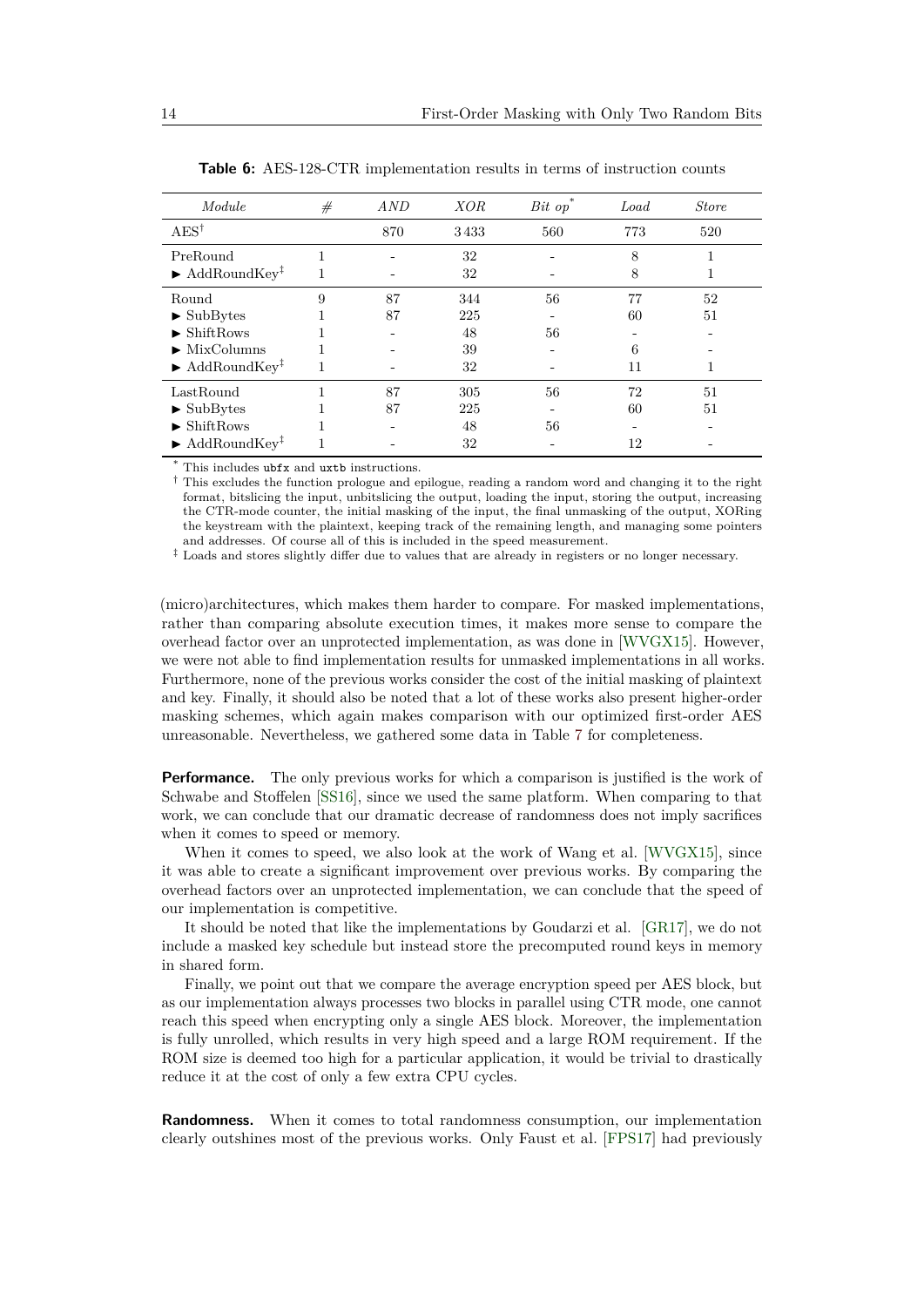reported a first-order AES with constant randomness. In fact, they were the first to show its feasibility. However, their complete AES implementation is not discussed in detail. For example, it is not clear if the 8 S-box input bits also use the same masks and if this is the case, which encoding was used. Although they use the same development board (including the hardware RNG), it should be noted that their implementation was written in C and more meant as a proof of concept than as a carefully optimized implementation.

**Security.** Apart from differences in speed, memory usage and randomness consumption, the implementations in Table [7](#page-14-0) naturally also differ in level of practical security. A low fresh randomness consumption goes hand-in-hand with higher signal-to-noise ratio, which can benefit the adversary. It has also been noted that the reuse of randomness leads to dangerous transition leakage [\[WM18b\]](#page-25-2). On the other hand, transition leakages have also been shown to be a problem in the more conventional randomness-expensive masked implementations [\[PV17\]](#page-24-3), which means our implementation is not necessarily the only one vulnerable to this. Moreover, even if we double our latency to account for reset cycles against transition leakage, our performance is very competitive with previous works.

<span id="page-14-0"></span>

|                     | Platform               | <i>Speed</i><br>(cycles) | Overhead<br>factor | <i>ROM</i><br>[bytes] | RAM<br>[bytes] | Random<br>$\vert bits \vert$ |  |  |  |  |  |  |
|---------------------|------------------------|--------------------------|--------------------|-----------------------|----------------|------------------------------|--|--|--|--|--|--|
| Comparable Platform |                        |                          |                    |                       |                |                              |  |  |  |  |  |  |
| This Work           | Cortex-M4              | 3387.6                   | 2.1                | 25.2k                 | 188            | $\overline{2}$               |  |  |  |  |  |  |
| [SS16]              | Cortex-M4              | 7422.6                   | 4.6                | 39.9k                 | 2.0k           | 10.5k                        |  |  |  |  |  |  |
| FPS17               | $\text{Cortex-M4}$     | 73650                    |                    |                       |                | 2/16                         |  |  |  |  |  |  |
| Different Platforms |                        |                          |                    |                       |                |                              |  |  |  |  |  |  |
| [RP10]              | 8-bit 8051             | 129 000                  | 64.5               | 3.2k                  | 73             | 9.6k                         |  |  |  |  |  |  |
| $\rm [BFG^{+}17]$   | 8-bit AVR              | 157196                   |                    | $2.8k$ (in total)     |                | 13.1k                        |  |  |  |  |  |  |
| $[BFG+17]$          | 8-bit AVR              | 73769                    |                    | $1.8k$ (in total)     |                | 11.5k                        |  |  |  |  |  |  |
| $\left[GR17\right]$ | ARM7TDMI               | 53462                    |                    | 7.5k                  |                | 30.8k                        |  |  |  |  |  |  |
| [GR17]              | <b>ARM7TDMI</b>        | 49329                    |                    | 4.8k                  |                | 26.9k                        |  |  |  |  |  |  |
| [GR17]              | <b>ARM7TDMI</b>        | 56 199                   |                    | 12.4k                 |                | 19.2k                        |  |  |  |  |  |  |
| WVGX15              | Cortex-A <sub>15</sub> | 4869                     | 4.3                |                       |                | 19.2k                        |  |  |  |  |  |  |
|                     | simulator              |                          |                    |                       |                |                              |  |  |  |  |  |  |

**Table 7:** Comparing Performance Results for AES-128

## **5.2 Randomness in Perspective**

**Offline.** Our design requires no online randomness and only two random bits for the initial sharing. For other implementations in the literature at least 128 bits for the sharing of the key and 128 bits for the sharing of the plaintext are required for a two-share implementation, or 2 · 256 bits for a three-share threshold implementation, respectively. From this perspective, our implementation saves at least 254 random bits for the initial sharing alone.

**Online.** In the current state-of-the-art on first-order masking, each multiplication and refreshing block requires one unit of fresh randomness. In the case of the AES S-box, each unit is one byte and the S-box can be constructed using four multiplications and two refreshings [\[RP10\]](#page-24-8), which brings the total randomness cost per S-box evaluation to 48 bits. One SubBytes transformation consists of 16 S-boxes and thus requires 768 random bits. One encryption round including key schedule requires 960 bits. In total, the amount of online randomness for one AES-128 encryption is thus 9.6 kbits.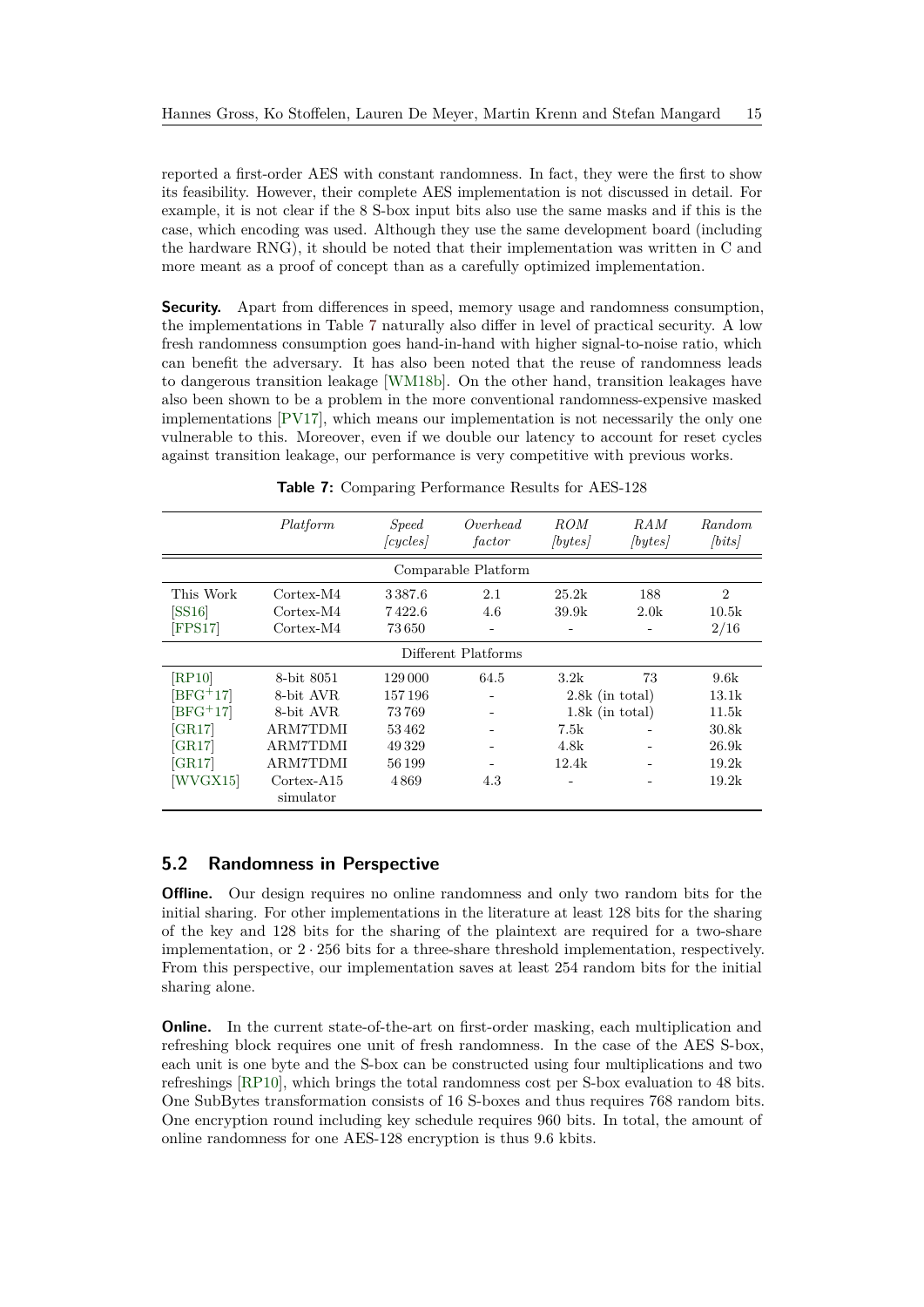For the sake of completeness, we note that in hardware masking, there exist more online randomness efficient S-box implementations which, however, require an increased amount of input shares for the S-box (e.g., the four-share S-boxes of Ghoshal et al. [\[GD17\]](#page-23-7) and Wegener et al. [\[WM18a\]](#page-25-3)). There is no full AES implementation or estimation given in [\[GD17\]](#page-23-7), so further comparison is difficult. Moreover, a flaw in their design was detected and reported by Wegener and Moradi [\[WM18a\]](#page-25-3). The S-box of [\[WM18a\]](#page-25-3) also has four input and output shares and exploits the changing of the guards trick by Daemen [\[Dae17\]](#page-22-7) to obtain zero online randomness consumption. Their full design uses the dynamic conversion approach, but avoids extra online randomness by a clever recycling of independent state bytes. They thus only require 256 bits for the initial sharing of the plaintext and key and 24 additional bits for the initial guards. More recently, Sugawara [\[Sug19\]](#page-24-4) presented the first three-share AES S-box without online randomness. However, their entire AES implementation still uses 776 initial bits of randomness, which exceeds that of [\[WM18a\]](#page-25-3).

**Summary.** Comparing our design with others is quite difficult because most of the existing implementations do not consider the amount of required initial randomness for sharing the key and plaintext data. However, we have at least shown that also the performance can be competitive with state-of-the-art implementations, even if we double the latency with reset cycles against transitional leakages. Requiring only two bits of randomness for each masked encryption could thus make the difference between deciding on requiring an additional PRNG or using an already on-board TRNG, and could thus make first-order masking cheap enough to be used for highly constrained devices like low-cost RFID tags.

## **5.3 Hardware**

For a SCA-resistant implementation in hardware, security in the probing model with glitches needs to be ensured. The security of our approach critically depends on the correct order in which the signals are combined. For this reason, registers are required after  $t_1, t_2, t_3, t_4$  and  $t_5$ .

The above has been formally verified in the presence of glitches using maskVerif [\[BBFG18\]](#page-21-4).[4](#page-15-0) Hence, our methodology is also applicable to hardware masking.

**Efficiency.** In practice however, the method is more amenable for application in software. The need for many registers means we pay for the randomness reduction by an increased amount of latency. The unmasked Boyar-Peralta S-box has a maximum logic depth of 16 and an AND depth of 4. Every masked AND gate requires three cycles to securely calculate the result. Accordingly, the total latency of the S-box is 12 cycles  $(16 - 4 \text{ XOR})$ layers) plus 12 (4 AND layers  $\times$ 3) which in total amounts to 24 cycles. In software, the impact of our masking method on the latency is less dramatic, both because of the absence of glitches and because of the possibility of bitslicing.

**Security.** Moreover, most hardware masked AES implementations are round-based with a serial S-box calculation. As was shown by Wegener and Moradi [\[WM18b\]](#page-25-2), these serialized designs can introduce dangerous transition leakages. So, in contrast with an unrolled implementation, these designs require register reset cycles or precharge logic, which would essentially again increase the latency to its double. For these reasons, we do not investigate a hardware implementation in further detail. We further discuss the security issues in Section [6.3.](#page-19-0)

To conclude, we have demonstrated that two random bits are enough to achieve theoretical first-order security in the probing model even in the presence of glitches. Its

<span id="page-15-0"></span><sup>4</sup>Please find the results in our supplementary material at <https://github.com/LaurenDM/TwoRandomBits>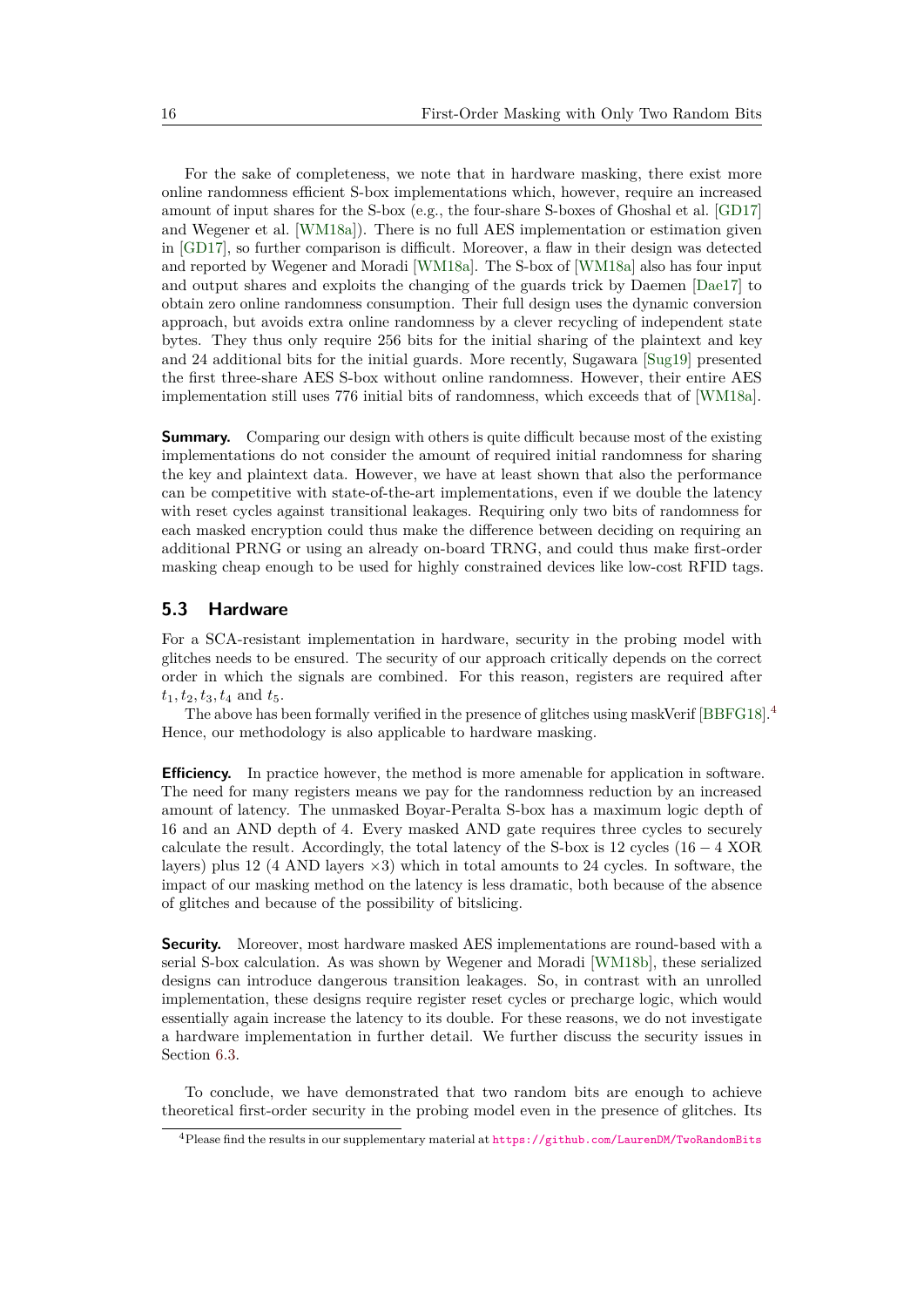implementation in practice however incurs a high penalty in latency and requires extra care to not introduce new leakages.

# **6 Security Analysis**

## <span id="page-16-0"></span>**6.1 Formal Verification in the** *t***-Probing Model**

For the verification of the side-channel security of our approach, we used the formal verification tool maskVerif of Barthe et al. [\[BBFG18\]](#page-21-4) on the synthesized modules. Since maskVerif is originally designed to verify sharing-based implementations, the outcome of our synthesis tool creates a verification wrapper that is later on modified to represent the correct masking for the input signals of the actual masked implementation. The verification wrapper thus takes two shares per input of the masked module and creates the correct masking by first adding the mask as defined by the mask encoding and subsequently the second share of the input.

The input bits  $\{i_0, i_1, \ldots, i_7\}$  of the masked AES S-box module for example, uses the same SMT mask encoding  $\{2, 3, 3, 1, 1, 2, 1, 2\}$  (where 1 denotes  $m_0$ , 2 denotes  $m_1$ , and 3 denotes  $m_0 \oplus m_1$ ) as any other module for both inputs and outputs. We take the input shares of the wrapper (indicated by the suffix " $\,0$ " for the first share or " $\,1$ " for the second share) and create the actual masking as follows.

```
module verification_wrapper (
      \textbf{input} \qquad \text{i0\_0} \; , \; \; \text{i1\_0} \; , \; \; \; \ldots \; , \; \; \text{i7\_0} \; ,input i0_1, i1_1, ..., i7_1,
      input m0, m1,
      output o0, o1, ..., o7);
       // Mask enco d ing
       assign i 0 = (i 0_0 ^ m1) ^ i0_1; // 2
       \textbf{assign i1 = } ( \text{i1\_0} \,\, \text{^{\,\circ}} \,\, \text{m0} \,\, \text{^{\,\circ}} \,\, \text{m1}) \,\, \text{^{\,\circ}} \,\, \text{i1\_1} \,; \,\, \textit{//} \,\, \textit{5}assign i2 = (i2_0 ^ m0 ^ m1) ^ i2_1; // 3
       assign i3 = (i3_0 ^ m0) ^ i3_1; // 1
       assign 13 - (19 - 0) mo)<br>
assign 14 = (14 - 0) mo)<br>
assign 15 = (15 - 0) mo 15 - 1; 1/2<br>
assign 16 = (16 - 0) mo 16 - 1; 1/1assign i5 = (i5_0 ^ m1) ^ i5_1; // 2
       assign i6 = (i6_0 ^ m0) ^ i6_1; // 1
       assign i7 = (i7_0 ^ m1) ^ i7_1; // 2
       // DUV
      \text{aes\_sbox} \text{ sbox}_\text{inst} (i0 \, , \, i1 \, , \, i2 \, , \, \ldots \, , \, i7 \, , \, \ldots ) \, ;endmodule
```
For the input in the maskVerif tool, the implementation is read by the Yosys [\[Wol\]](#page-25-4) open synthesis tool. The circuit is then mapped to Yosys' internal gate representation (ILANG) and subsequently flattened such that a single module is created that contains all gates. The resulting circuit is then returned in ILANG format for which input, output and mask signals are annotated before it is fed into maskVerif. The implementations are validated for the probing model of Ishai et al. [\[ISW03\]](#page-23-1) without glitches.

**Table 8:** SCA resistance verification results

<span id="page-16-1"></span>

| Module     | Number of 1-uples | <i>Verification time</i> | Result         |
|------------|-------------------|--------------------------|----------------|
| AddByte    | 95                | $16\,\mathrm{ms}$        | probing secure |
| MixColumns | 315               | $108 \,\mathrm{ms}$      | probing secure |
| SubByte    | 429               | 22s                      | probing secure |

As the results in Table [8](#page-16-1) show, all of the modules on which our entire AES-128 encryption depends, are probing secure as intended. ShiftRows is only rewiring (readdressing) in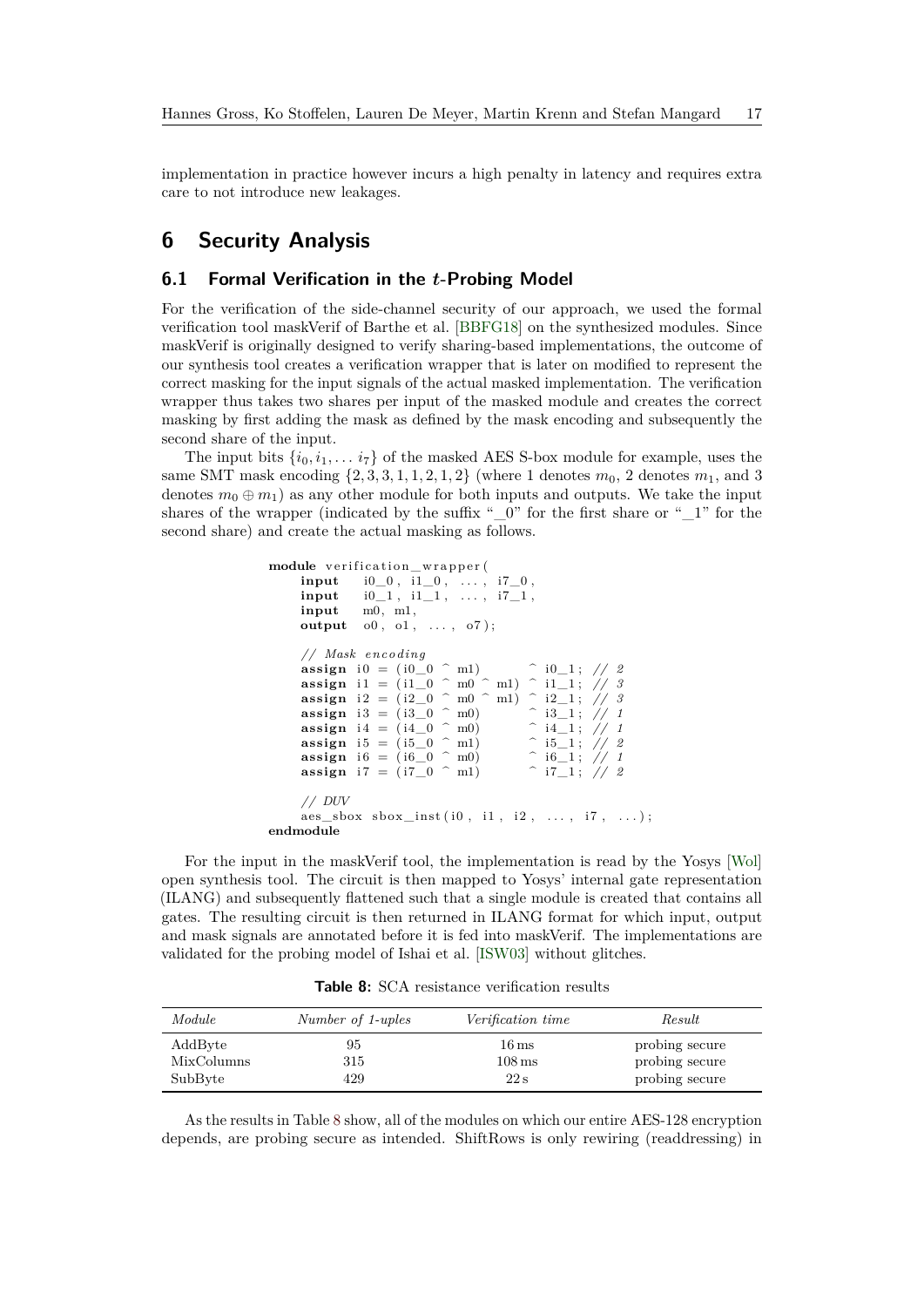hardware and just a bit permutation in software, which does not influence the probing security. With the input and output constraints for our synthesis tool, we also ensure that the mask encoding for each byte is the same, and we can thus safely compose these modules without creating flaws in the probing model for first-orders. However, we note that this composition argument is only true for first-order implementations for which a probing attacker is restricted to a single probe. This means that multivariate probes are of no concern and thus probes occur only in a single submodule. The tables in Appendix [A](#page-26-0) show that the reuse of randomness has no influence on the output distributions of cascaded gates, as long as the mask encoding is done with precision. Our synthesis tool creates implementations which, by construction, ensure that the mask encoding is fixed at the inputs and outputs of submodules. Our submodules have been formally verified for these encodings. Therefore, combined with the fact that probes can only placed on a single submodule, this ensures that the entire AES implementation is first-order secure.

We have proven the security of our scheme using formal verification tools and demonstrated that randomness can almost completely be eliminated for first-order security within the *t*-probing model. Apart from pushing the boundaries in terms of randomness cost, we are therefore also testing the limits of this model, which has become the standard adversary model for countermeasures against DPA. In the next two subsections, we demonstrate with our new masking scheme where the *t*-probing model is lacking.

## **6.2 Horizontal Attacks**

With our scheme that fixes the mask encoding of the state across the rounds of an encryption, we need to be careful not to create a vulnerability to horizontal attacks. A horizontal side-channel attack considers correlations between multiple samples within a single trace, as opposed to the more common vertical side-channel attacks, which consider the same time sample across multiple traces. For this investigation, we cannot rely on established evaluation methods (e.g., TVLA) or verification tools since the state-of-the-art on horizontal attacks against symmetric primitives is quite limited. We will first consider the attacks from previous works and explain why they cannot be applied to our new scheme. Next, we use simulated traces to investigate the success probability of a trivial horizontal attack to recover the masks, followed by a classical CPA attack.

#### **6.2.1 Previous Works**

**Horizontal attacks against public-key primitives.** The literature on horizontal attacks against public-key primitives is abundant [\[BJPW13b,](#page-22-8) [BJPW13a,](#page-22-9) [HKT15\]](#page-23-12). However, these attacks are typically based on the assumption that the secret determines the presence or absence of some collision(s) (e.g., between subsequent iterations in an exponentiation algorithm). Since this situation clearly differs from ours, we will not further discuss it.

**Horizontal attack against ISW** A recent work investigates horizontal attacks against a very common building block in masked implementations, i.e., the ISW multiplication [\[BCPZ16\]](#page-21-7). However, we will not consider such an attack in this work, since it targets the ISW implementations when the number of shares *n* satisfies  $n > c \cdot \sigma$ , with  $\sigma$  the measurements noise. As an example, they attack a 21-share implementation. It is thus unlikely to be applicable to our 2-share implementation.

**Horizontal attacks against masked table lookups.** One type of horizontal attack against masked symmetric primitives targets implementations that compute the S-box by means of a masked table lookup [\[PdHL09\]](#page-24-9). They exploit the fact that for each S-box input (i.e., one plaintext byte and one key byte), the table lookup is performed with multiple masks. Hence, a trace of a single encryption consists of multiple subtraces of S-box calculations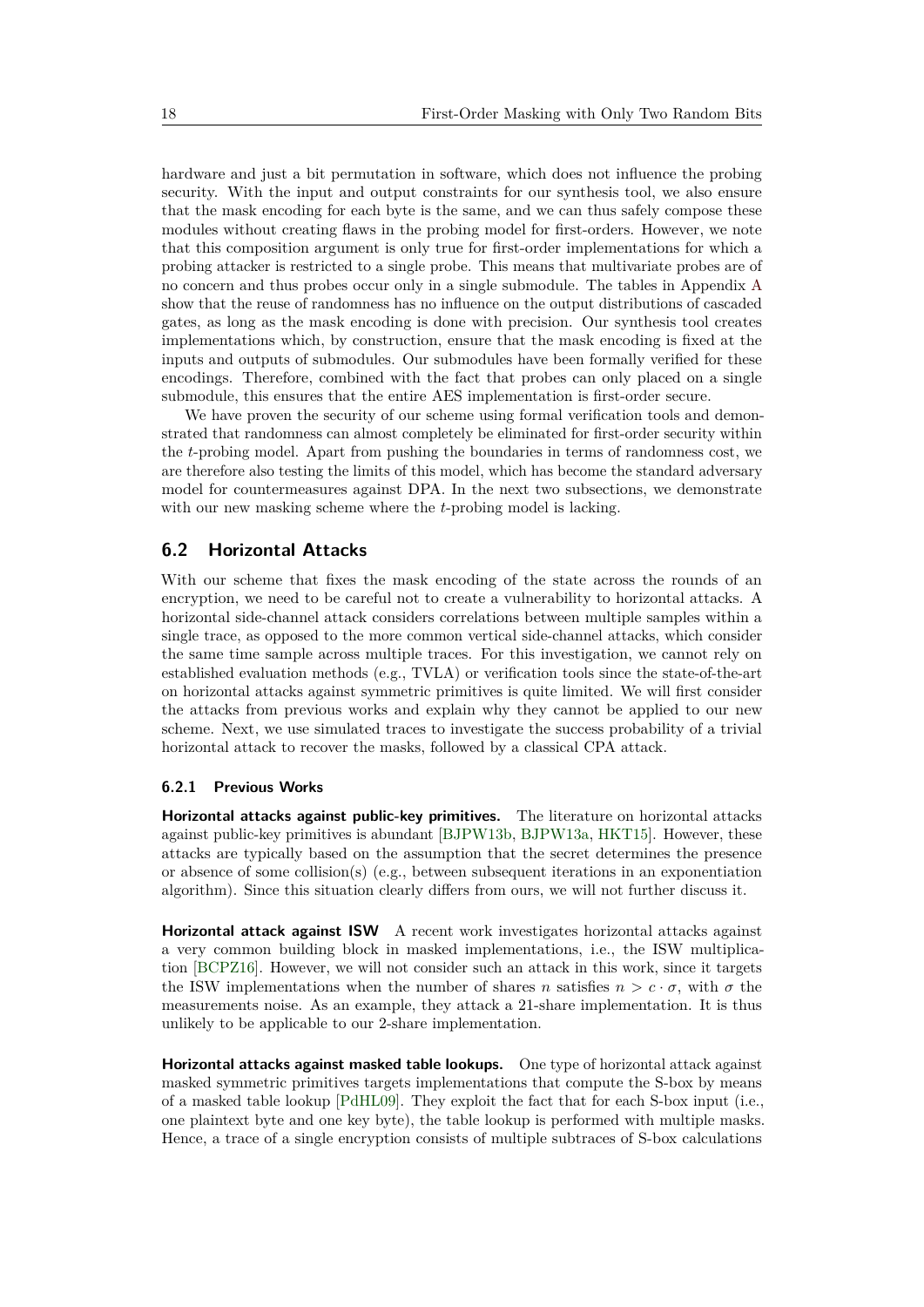| SNR           | 100- | 10           | 0.1               | 0.01 |
|---------------|------|--------------|-------------------|------|
| % wrong masks |      | $\mathbf{U}$ | 1.885 7.411 7.501 |      |

<span id="page-18-0"></span>**Table 9:** Percentage wrongly guessed masks after horizontal CPA on 16 subtraces

that use the same key byte. By doing a CPA attack *horizontally* on these subtraces, the key byte can be recovered. In our scheme, each key byte is only used once per encryption. This makes a similar horizontal attack on a single trace impossible.

### **6.2.2 Experiments**

Nevertheless, our implementation does use the same mask for every single state byte and in every single round of AES. A normal CPA attack relies on the ability of the attacker to make hypotheses on intermediates. In the case of AES, these hypotheses typically target the output of an S-box  $S(x_i \oplus k)$ , where  $x_i$  is variable and known (in the first/last round) and *k* is constant and unknown and hence, the target of the attack. In our case, the S-box output is protected with a mask. The intermediate in the traces would be  $S(x_i \oplus k) \oplus m_i$ when considered vertically, with  $i$  the index of the trace/encryption. In this case,  $x_i$  is variable and known (the plaintext), *k* is constant and unknown and *m<sup>i</sup>* is variable and unknown, since each encryption uses a new mask. The key cannot be extracted unless the mask for each encryption  $m_i$  is known. When we consider a trace horizontally, the S-box outputs are  $S(x_j \oplus k_j) \oplus m$  with  $x_j$  variable and unknown (state bytes) in all rounds except the first and last,  $k_j$  variable and unknown (different round keys) and  $m$  constant and unknown. It is clear that the key cannot be extracted using a horizontal CPA attack. However, if the constant and unknown mask *m* can be extracted horizontally from each single trace, a classic vertical CPA attack using hypotheses  $S(x_i \oplus k) \oplus m_i$  can extract the key bytes.

**Horizontal Mask Recovery.** To attack the mask within a single trace, we need to choose an intermediate that combines the mask with variable and known data  $x_j$ , i.e., the plaintext or ciphertext bytes. This should thus give 16 or 32 subtraces to do CPA over with the hypotheses  $x_j \oplus m$ .

We create simulated traces to test this attack, consisting of the hamming weight of each state byte after each intermediate operation. While our actual implementation is bitsliced, our simulated traces consider bytes for simplicity. As shown in [\[BGRV15\]](#page-22-10), the signal-to-noise ratio (SNR) of a bitsliced implementation is lower, but it does not prevent SCA.

For each individual trace, we consider 16 subtraces corresponding to the 16 byte-XORs in the last AddRoundKey stage. Across these subtraces, we perform CPA to recover the mask of that trace. At least in simulation, this attack is very successful. Table [9](#page-18-0) shows that even for high noise levels, only 8% of the masks are guessed incorrectly. However, note that attacking a linear operation in practice is very difficult.

**Classic CPA** Once the masks have been guessed, we perform a normal vertical CPA, using the (mostly correct) knowledge of the masks. We repeat the experiment for various signal-to-noise ratios (SNRs) and measure the success by the average rank of the correct key byte. Figure [1](#page-19-1) shows that for very high SNR, the attack succeeds with only a few thousand traces. For a more realistic  $SNR = 1.0$ , the average key rank never becomes 0 with up to 10000 traces. For low SNR levels, the attack never succeeds.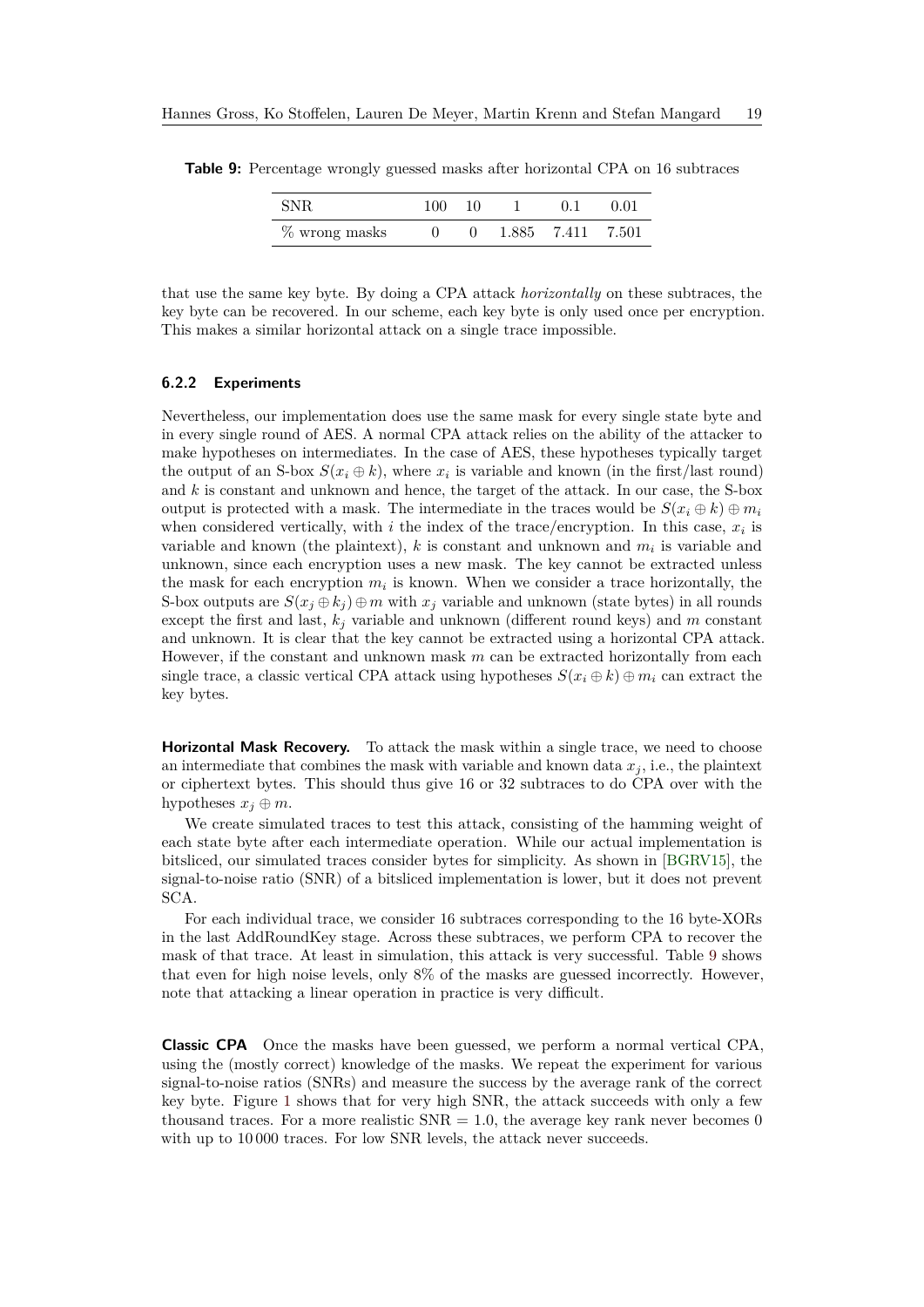

<span id="page-19-1"></span>**Figure 1:** Average correct key rank as a function of the number of traces in a CPA attack followed by a horizontal mask recovery for different SNRs.

**Conclusion.** We performed a small investigation of the success of horizontal attacks against our implementation with extreme mask-reuse. We used a fairly simplistic attack because we cannot rely on state-of-the-art analysis tools. We assumed a quite powerful adversary who can attack linear operations and showed that the reuse of masks does not trivially introduce vulnerabilities against horizontal attacks at realistic noise levels.

### <span id="page-19-0"></span>**6.3 Beyond the** *t***-Probing Model**

**Pushing the Randomness.** It was already noted by Wegener and Moradi [\[WM18b\]](#page-25-2) that the *t*-probing model does not incorporate transition leakages, which in our case of extreme randomness reuse, are dangerous. On the one hand, having the same masks for each bit of the state leads to transition leakages if the S-box is implemented in a serial way. Furthermore, the reuse of the same masks in each round, has the same effect in a roundbased implementation. This example alone already shows the huge gap between theory and practice. However, we have shown that our solution can at least obtain very competitive performance compared to previous work, even if we double the latency with reset cycles against transition leakage.

**A more Fundamental Issue.** While our scheme is an extreme example of how theoretical security may be insufficient in practice, similar conclusions can be made for previous works that target security in the *t*-probing model, even those in which randomness is used as described in [\[ISW03\]](#page-23-1) and never reused. Effects such as transition leakages have been especially well studied for software by Balash et al. [\[BGG](#page-22-2)<sup>+</sup>14] and more recently by Papagiannopoulos et al. [\[PV17\]](#page-24-3) among others. The resetting and clearing of registers is a popular solution proposed both in [\[WM18b\]](#page-25-2) and [\[PV17\]](#page-24-3), but incurs a very high penalty on the latency. The authors of  $[BGG+14]$  $[BGG+14]$  propose to use a theoretically 2*t*-secure scheme when targeting *t*-order security.

**Conclusion.** To conclude, we have shown that eliminating randomness (apart from 2) bits) is possible. We however also noted that the models currently used are not prohibitive enough to guarantee security in practice and that theoretically secure solutions should be superposed with additional expensive countermeasures to achieve the desired protection. An interesting question for future work is whether the models can be adapted such that schemes are practically secure from the start.

# **7 Conclusions**

In this paper, we have demonstrated that first-order masking in theory does not require more than two bits of randomness in both software and hardware. These two bits of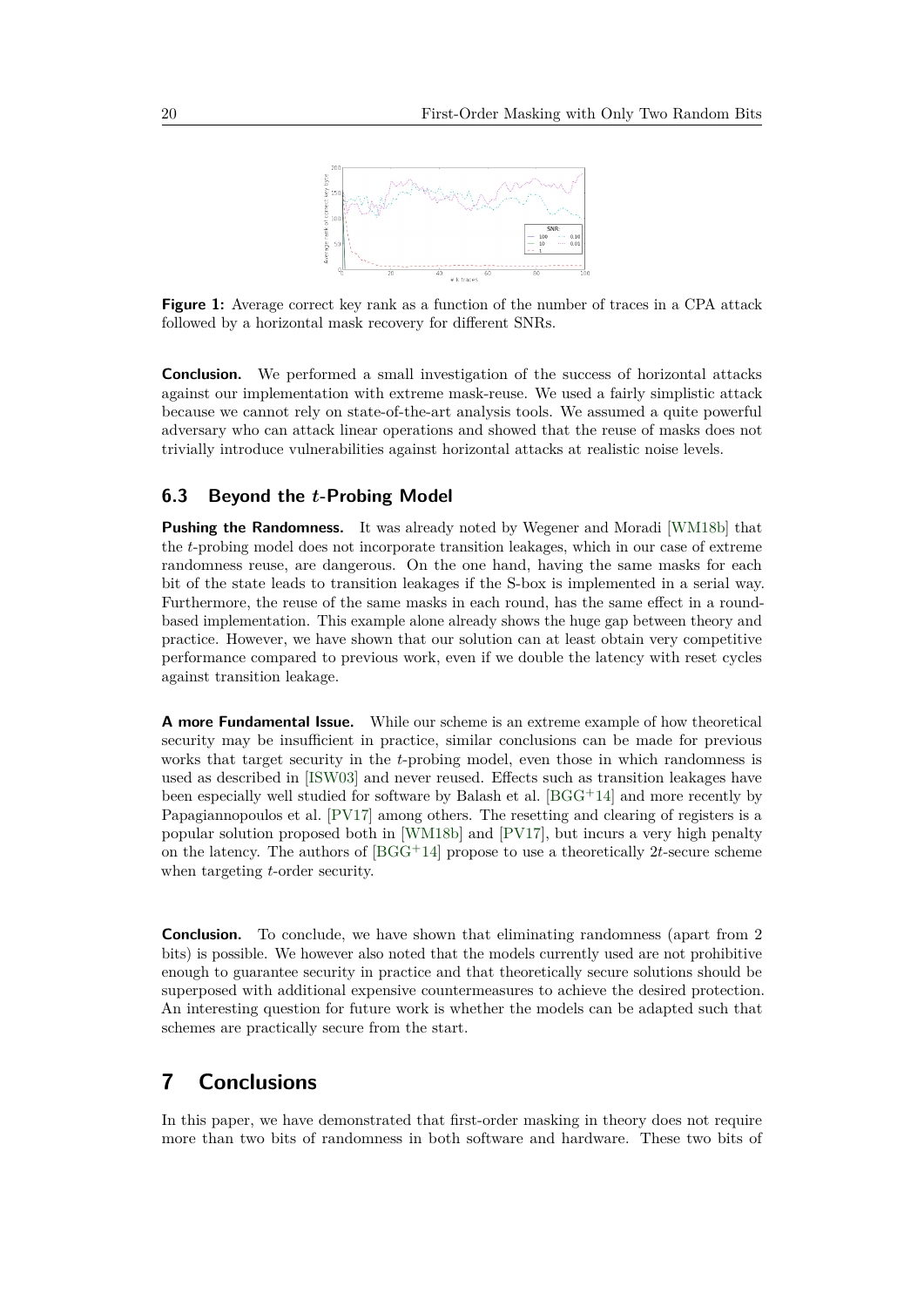randomness include the initial randomness for masking of secret data as well as the socalled online randomness that is usually required by other masking approaches to keep the first-order probing security. We thus throw away the distinction of randomness spent on masking the input data and the randomness spent on keeping this independence during the computation, since it is not very meaningful for applications in practice.

We have also shown that our approach not only leads to first-order probing secure implementations (which we verified using formal tools as well as manual verification) but also that this approach can be automated easily.

The downside of our approach, which is more noticeable in hardware, is an increased latency behavior due to the required control of the order in which operations are performed. However, we want to emphasize that the main idea of this work was to demonstrate that two bits of randomness not only pose the intuitive theoretical lower bound for first-order masking but that this bound is achievable in theory.

**Future Work** Our findings not only give answers to intriguing research questions but also lead the way to some follow-up questions.

- We demonstrated that when sacrificing latency in hardware, a lot of random bits can be saved and therefore the costs involved with the production of randomness. At the same time, there exists work like the low-latency masking approach of Gross et al. [\[GIB18\]](#page-23-3), that show that arbitrary implementations can be calculated in a securely masked way and in a single cycle when randomness considerations are not taken into account. A consequent next step is thus to research concepts to design masked implementations which achieve a better trade-off regarding latency and area for a give randomness budget.
- Another open question is if and how the introduced concepts can be extended to higher-order masking. For first-order masking, an attacker is limited to a single observation and thus masks can be reused in the same form and combination at different points in the implementation. For higher-order masking, the same combination of masks at different positions automatically lead to a violation of the probing security. This does not mean that mask reuse is not possible but only that more aspects need to be taken into account like the encoding of the masks at multiple positions.
- While two random bits are enough to achieve first-order probing security, it does not mean that it suffices to protect against first-order DPA in practice. Using less randomness may provide a larger attack surface to horizontal attacks and most likely also increases the signal-to-noise ratio for a DPA attacker. Also, transition leakages become more prominent when randomness recycling is used in extremis. The gap between theory and practice has never been more clear and also unoptimized schemes that have been designed in the *t*-probing model are vulnerable in practice. Naturally, our scheme's almost complete elimination of randomness means that its actual security level (e.g., in terms of required leakage traces to extract a secret) is not the same as for an implementation that uses a lot of randomness on mask refreshing of intermediate values. However, what is less obvious is the question whether or not the saved randomness could be more effectively used, e.g., for additional hiding countermeasures that lower the signal-to-noise ration by a higher extent than by spending more randomness on masking itself. There are two different approaches to take in the future. On the one hand, we can keep designing masking schemes in the theoretical *t*-probing model, pushing the limits and reaching new boundaries. However, further research is needed into the implementation cost of existing schemes when combined with the extra countermeasures necessary to take them beyond the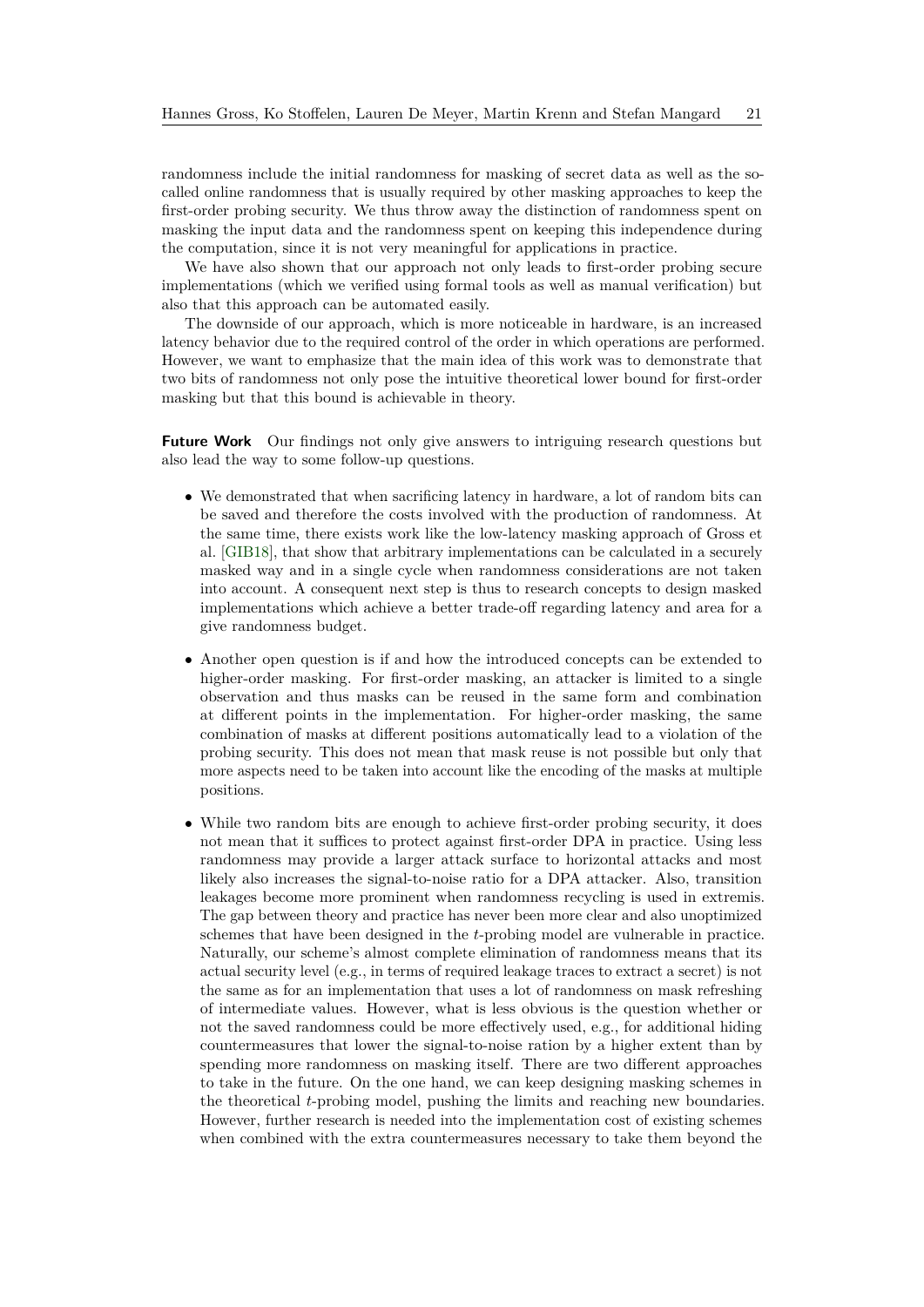*t*-probing model into practice. An alternative route is to adapt our models and design schemes which in themselves provide the needed practical security. The next challenge is then to push the limits in those models.

# **Acknowledgements.**

This work has received funding from the European Research Council (ERC) under the European Union's Horizon 2020 research and innovation programme (grant agreement No 681402). This work has been supported by the Austrian Research Promotion Agency (FFG) via the project IoT4CPS. Lauren De Meyer is funded by a PhD fellowship of the Fund for Scientific Research - Flanders (FWO).

# **References**

- <span id="page-21-4"></span>[BBFG18] Gilles Barthe, Sonia Belaïd, Pierre-Alain Fouque, and Benjamin Grégoire. maskverif: a formal tool for analyzing software and hardware masked implementations. *IACR Cryptology ePrint Archive*, 2018:562, 2018.
- <span id="page-21-1"></span>[BBP<sup>+</sup>16] Sonia Belaïd, Fabrice Benhamouda, Alain Passelègue, Emmanuel Prouff, Adrian Thillard, and Damien Vergnaud. Randomness complexity of private circuits for multiplication. In *EUROCRYPT (2)*, volume 9666 of *Lecture Notes in Computer Science*, pages 616–648. Springer, 2016.
- <span id="page-21-2"></span>[BBP<sup>+</sup>17] Sonia Belaïd, Fabrice Benhamouda, Alain Passelègue, Emmanuel Prouff, Adrian Thillard, and Damien Vergnaud. Private multiplication over finite fields. In *CRYPTO (3)*, volume 10403 of *Lecture Notes in Computer Science*, pages 397–426. Springer, 2017.
- <span id="page-21-7"></span>[BCPZ16] Alberto Battistello, Jean-Sébastien Coron, Emmanuel Prouff, and Rina Zeitoun. Horizontal side-channel attacks and countermeasures on the ISW masking scheme. In Benedikt Gierlichs and Axel Y. Poschmann, editors, *Cryptographic Hardware and Embedded Systems - CHES 2016 - 18th International Conference, Santa Barbara, CA, USA, August 17-19, 2016, Proceedings*, volume 9813 of *Lecture Notes in Computer Science*, pages 23–39. Springer, 2016.
- <span id="page-21-3"></span>[BDCU17] Alex Biryukov, Daniel Dinu, Yann Le Corre, and Aleksei Udovenko. Optimal first-order boolean masking for embedded iot devices. In *CARDIS*, volume 10728 of *Lecture Notes in Computer Science*, pages 22–41. Springer, 2017.
- <span id="page-21-0"></span>[BDF<sup>+</sup>17] Gilles Barthe, François Dupressoir, Sebastian Faust, Benjamin Grégoire, François-Xavier Standaert, and Pierre-Yves Strub. Parallel implementations of masking schemes and the bounded moment leakage model. In *EUROCRYPT (1)*, volume 10210 of *Lecture Notes in Computer Science*, pages 535–566, 2017.
- <span id="page-21-5"></span>[BDP<sup>+</sup>] Joan Boyar, Morris Dworkin, Rene Peralta, Meltem Turan, Cagdas Calik, and Luis Brandao. Circuit minimization work. [http://www.cs.yale.edu/](http://www.cs.yale.edu/homes/peralta/CircuitStuff/CMT.html) [homes/peralta/CircuitStuff/CMT.html](http://www.cs.yale.edu/homes/peralta/CircuitStuff/CMT.html).
- <span id="page-21-6"></span>[BFG<sup>+</sup>17] Josep Balasch, Sebastian Faust, Benedikt Gierlichs, Clara Paglialonga, and François-Xavier Standaert. Consolidating inner product masking. In Takagi and Peyrin [\[TP17\]](#page-25-5), pages 724–754.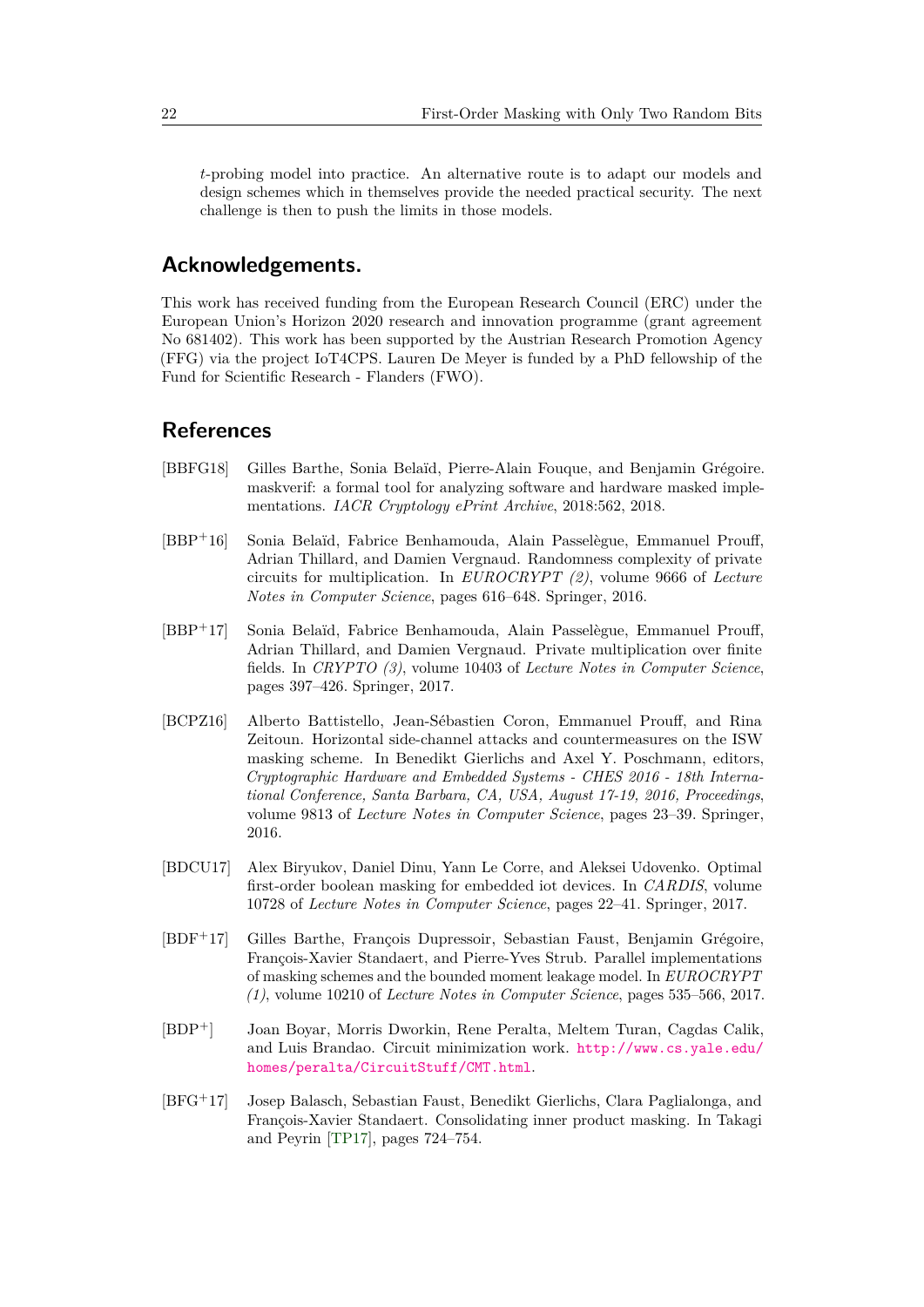- <span id="page-22-2"></span>[BGG<sup>+</sup>14] Josep Balasch, Benedikt Gierlichs, Vincent Grosso, Oscar Reparaz, and François-Xavier Standaert. On the cost of lazy engineering for masked software implementations. In Marc Joye and Amir Moradi, editors, *Smart Card Research and Advanced Applications - 13th International Conference, CARDIS 2014, Paris, France, November 5-7, 2014. Revised Selected Papers*, volume 8968 of *Lecture Notes in Computer Science*, pages 64–81. Springer, 2014.
- <span id="page-22-3"></span>[BGI<sup>+</sup>18] Roderick Bloem, Hannes Groß, Rinat Iusupov, Bettina Könighofer, Stefan Mangard, and Johannes Winter. Formal verification of masked hardware implementations in the presence of glitches. In *EUROCRYPT (2)*, volume 10821 of *Lecture Notes in Computer Science*, pages 321–353. Springer, 2018.
- <span id="page-22-1"></span>[BGN<sup>+</sup>14] Begül Bilgin, Benedikt Gierlichs, Svetla Nikova, Ventzislav Nikov, and Vincent Rijmen. Higher-order threshold implementations. In *ASIACRYPT (2)*, volume 8874 of *Lecture Notes in Computer Science*, pages 326–343. Springer, 2014.
- <span id="page-22-10"></span>[BGRV15] Josep Balasch, Benedikt Gierlichs, Oscar Reparaz, and Ingrid Verbauwhede. Dpa, bitslicing and masking at 1 ghz. In Tim Güneysu and Helena Handschuh, editors, *Cryptographic Hardware and Embedded Systems - CHES 2015 - 17th International Workshop, Saint-Malo, France, September 13-16, 2015, Proceedings*, volume 9293 of *Lecture Notes in Computer Science*, pages 599–619. Springer, 2015.
- <span id="page-22-9"></span>[BJPW13a] Aurélie Bauer, Éliane Jaulmes, Emmanuel Prouff, and Justine Wild. Horizontal and vertical side-channel attacks against secure RSA implementations. In Ed Dawson, editor, *Topics in Cryptology - CT-RSA 2013 - The Cryptographers' Track at the RSA Conference 2013, San Francisco,CA, USA, February 25-March 1, 2013. Proceedings*, volume 7779 of *Lecture Notes in Computer Science*, pages 1–17. Springer, 2013.
- <span id="page-22-8"></span>[BJPW13b] Aurélie Bauer, Éliane Jaulmes, Emmanuel Prouff, and Justine Wild. Horizontal collision correlation attack on elliptic curves. In Tanja Lange, Kristin E. Lauter, and Petr Lisonek, editors, *Selected Areas in Cryptography - SAC 2013 - 20th International Conference, Burnaby, BC, Canada, August 14-16, 2013, Revised Selected Papers*, volume 8282 of *Lecture Notes in Computer Science*, pages 553–570. Springer, 2013.
- <span id="page-22-6"></span>[BMP13] Joan Boyar, Philip Matthews, and René Peralta. Logic minimization techniques with applications to cryptology. *J. Cryptology*, 26(2):280–312, 2013.
- <span id="page-22-5"></span>[BP12] Joan Boyar and René Peralta. A Small Depth-16 Circuit for the AES S-Box. In *SEC*, volume 376 of *IFIP Advances in Information and Communication Technology*, pages 287–298. Springer, 2012.
- <span id="page-22-4"></span>[Can05] David Canright. A very compact S-box for AES. In *CHES*, volume 3659 of *Lecture Notes in Computer Science*, pages 441–455. Springer, 2005.
- <span id="page-22-0"></span>[CJRR99] Suresh Chari, Charanjit S. Jutla, Josyula R. Rao, and Pankaj Rohatgi. Towards sound approaches to counteract power-analysis attacks. In *CRYPTO*, volume 1666 of *Lecture Notes in Computer Science*, pages 398–412. Springer, 1999.
- <span id="page-22-7"></span>[Dae17] Joan Daemen. Changing of the guards: A simple and efficient method for achieving uniformity in threshold sharing. In Wieland Fischer and Naofumi Homma, editors, *Cryptographic Hardware and Embedded Systems - CHES 2017 - 19th International Conference, Taipei, Taiwan, September 25-28, 2017,*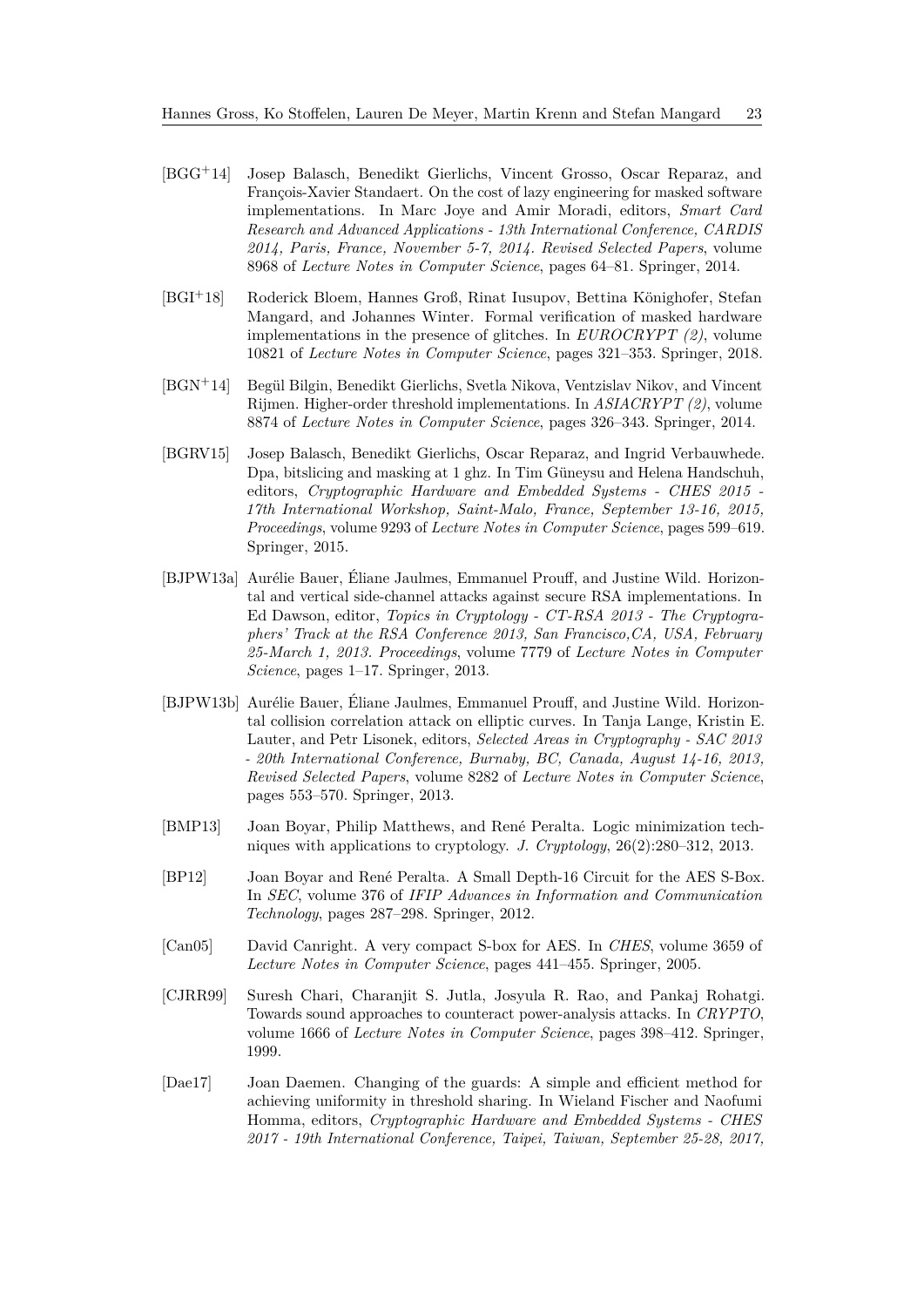*Proceedings*, volume 10529 of *Lecture Notes in Computer Science*, pages 137–153. Springer, 2017.

- <span id="page-23-2"></span>[DDF14] Alexandre Duc, Stefan Dziembowski, and Sebastian Faust. Unifying leakage models: From probing attacks to noisy leakage. In *EUROCRYPT*, volume 8441 of *Lecture Notes in Computer Science*, pages 423–440. Springer, 2014.
- <span id="page-23-10"></span>[dMB08] Leonardo de Moura and Nikolaj Bjørner. Z3: An efficient SMT solver. In C. R. Ramakrishnan and Jakob Rehof, editors, *TACAS 2008, Budapest, Hungary, March 29-April 6, 2008. Proceedings*, pages 337–340, Berlin, Heidelberg, 2008. Springer Berlin Heidelberg.
- <span id="page-23-6"></span>[FGP<sup>+</sup>18] Sebastian Faust, Vincent Grosso, Santos Merino Del Pozo, Clara Paglialonga, and François-Xavier Standaert. Composable masking schemes in the presence of physical defaults & the robust probing model. *IACR Trans. Cryptogr. Hardw. Embed. Syst.*, 2018(3):89–120, 2018.
- <span id="page-23-9"></span>[FPS17] Sebastian Faust, Clara Paglialonga, and Tobias Schneider. Amortizing randomness complexity in private circuits. In Takagi and Peyrin [\[TP17\]](#page-25-5), pages 781–810.
- <span id="page-23-7"></span>[GD17] Ashrujit Ghoshal and Thomas De Cnudde. Several masked implementations of the Boyar-Peralta AES S-box. In *INDOCRYPT*, volume 10698 of *Lecture Notes in Computer Science*, pages 384–402. Springer, 2017.
- <span id="page-23-3"></span>[GIB18] Hannes Groß, Rinat Iusupov, and Roderick Bloem. Generic low-latency masking in hardware. *IACR Trans. Cryptogr. Hardw. Embed. Syst.*, 2018(2):1– 21, 2018.
- <span id="page-23-4"></span>[GM17] Hannes Groß and Stefan Mangard. Reconciling *d* + 1 masking in hardware and software. In *CHES*, volume 10529 of *Lecture Notes in Computer Science*, pages 115–136. Springer, 2017.
- <span id="page-23-8"></span>[GM18] Hannes Groß and Stefan Mangard. A unified masking approach. *J. Cryptographic Engineering*, 8(2):109–124, 2018.
- <span id="page-23-5"></span>[GMK16] Hannes Groß, Stefan Mangard, and Thomas Korak. Domain-oriented masking: Compact masked hardware implementations with arbitrary protection order. *IACR Cryptology ePrint Archive*, 2016:486, 2016.
- <span id="page-23-11"></span>[GR17] Dahmun Goudarzi and Matthieu Rivain. How fast can higher-order masking be in software? In Jean-Sébastien Coron and Jesper Buus Nielsen, editors, *Advances in Cryptology - EUROCRYPT 2017 - 36th Annual International Conference on the Theory and Applications of Cryptographic Techniques, Paris, France, April 30 - May 4, 2017, Proceedings, Part I*, volume 10210 of *Lecture Notes in Computer Science*, pages 567–597, 2017.
- <span id="page-23-12"></span>[HKT15] Neil Hanley, HeeSeok Kim, and Michael Tunstall. Exploiting collisions in addition chain-based exponentiation algorithms using a single trace. In Nyberg [\[Nyb15\]](#page-24-10), pages 431–448.
- <span id="page-23-1"></span>[ISW03] Yuval Ishai, Amit Sahai, and David A. Wagner. Private circuits: Securing hardware against probing attacks. In *CRYPTO*, volume 2729 of *Lecture Notes in Computer Science*, pages 463–481. Springer, 2003.
- <span id="page-23-0"></span>[KJJ99] Paul C. Kocher, Joshua Jaffe, and Benjamin Jun. Differential power analysis. In *CRYPTO*, volume 1666 of *Lecture Notes in Computer Science*, pages 388–397. Springer, 1999.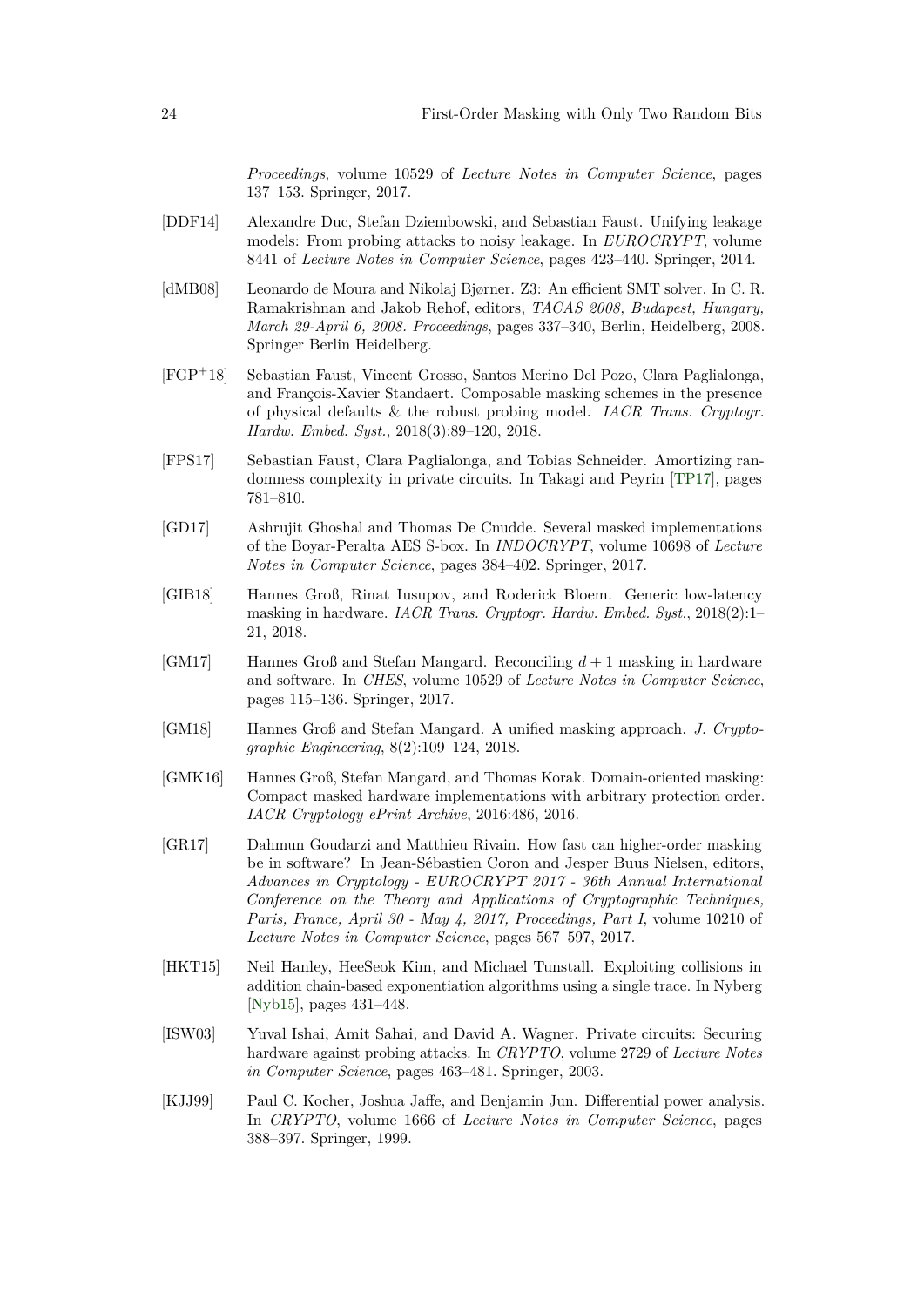- <span id="page-24-1"></span>[NRR06] Svetla Nikova, Christian Rechberger, and Vincent Rijmen. Threshold implementations against side-channel attacks and glitches. In *ICICS*, volume 4307 of *Lecture Notes in Computer Science*, pages 529–545. Springer, 2006.
- <span id="page-24-5"></span>[NRS08] Svetla Nikova, Vincent Rijmen, and Martin Schläffer. Secure hardware implementation of non-linear functions in the presence of glitches. In Pil Joong Lee and Jung Hee Cheon, editors, *Information Security and Cryptology - ICISC 2008, 11th International Conference, Seoul, Korea, December 3-5, 2008, Revised Selected Papers*, volume 5461 of *Lecture Notes in Computer Science*, pages 218–234. Springer, 2008.
- <span id="page-24-10"></span>[Nyb15] Kaisa Nyberg, editor. *Topics in Cryptology - CT-RSA 2015, The Cryptographer's Track at the RSA Conference 2015, San Francisco, CA, USA, April 20-24, 2015. Proceedings*, volume 9048 of *Lecture Notes in Computer Science*. Springer, 2015.
- <span id="page-24-9"></span>[PdHL09] Jing Pan, J. I. den Hartog, and Jiqiang Lu. You cannot hide behind the mask: Power analysis on a provably secure *S*-box implementation. In Heung Youl Youm and Moti Yung, editors, *Information Security Applications, 10th International Workshop, WISA 2009, Busan, Korea, August 25-27, 2009, Revised Selected Papers*, volume 5932 of *Lecture Notes in Computer Science*, pages 178–192. Springer, 2009.
- <span id="page-24-3"></span>[PV17] Kostas Papagiannopoulos and Nikita Veshchikov. Mind the gap: Towards secure 1st-order masking in software. In Sylvain Guilley, editor, *Constructive Side-Channel Analysis and Secure Design - 8th International Workshop, COSADE 2017, Paris, France, April 13-14, 2017, Revised Selected Papers*, volume 10348 of *Lecture Notes in Computer Science*, pages 282–297. Springer, 2017.
- <span id="page-24-0"></span>[QS01] Jean-Jacques Quisquater and David Samyde. Electromagnetic analysis (EMA): measures and counter-measures for smart cards. In *E-smart*, volume 2140 of *Lecture Notes in Computer Science*, pages 200–210. Springer, 2001.
- <span id="page-24-2"></span>[RBN<sup>+</sup>15] Oscar Reparaz, Begül Bilgin, Svetla Nikova, Benedikt Gierlichs, and Ingrid Verbauwhede. Consolidating masking schemes. In *CRYPTO (1)*, volume 9215 of *Lecture Notes in Computer Science*, pages 764–783. Springer, 2015.
- <span id="page-24-8"></span>[RP10] Matthieu Rivain and Emmanuel Prouff. Provably secure higher-order masking of AES. In Stefan Mangard and François-Xavier Standaert, editors, *Cryptographic Hardware and Embedded Systems, CHES 2010, 12th International Workshop, Santa Barbara, CA, USA, August 17-20, 2010. Proceedings*, volume 6225 of *Lecture Notes in Computer Science*, pages 413–427. Springer, 2010.
- <span id="page-24-6"></span>[SS16] Peter Schwabe and Ko Stoffelen. All the AES you need on Cortex-M3 and M4. In *SAC*, volume 10532 of *Lecture Notes in Computer Science*, pages 180–194. Springer, 2016.
- <span id="page-24-7"></span>[Sto16] Ko Stoffelen. Instruction scheduling and register allocation on ARM Cortex-M, 2016.
- <span id="page-24-4"></span>[Sug19] Takeshi Sugawara. 3-share threshold implementation of AES S-box without fresh randomness. *IACR Trans. Cryptogr. Hardw. Embed. Syst.*, 2019(1):123– 145, 2019.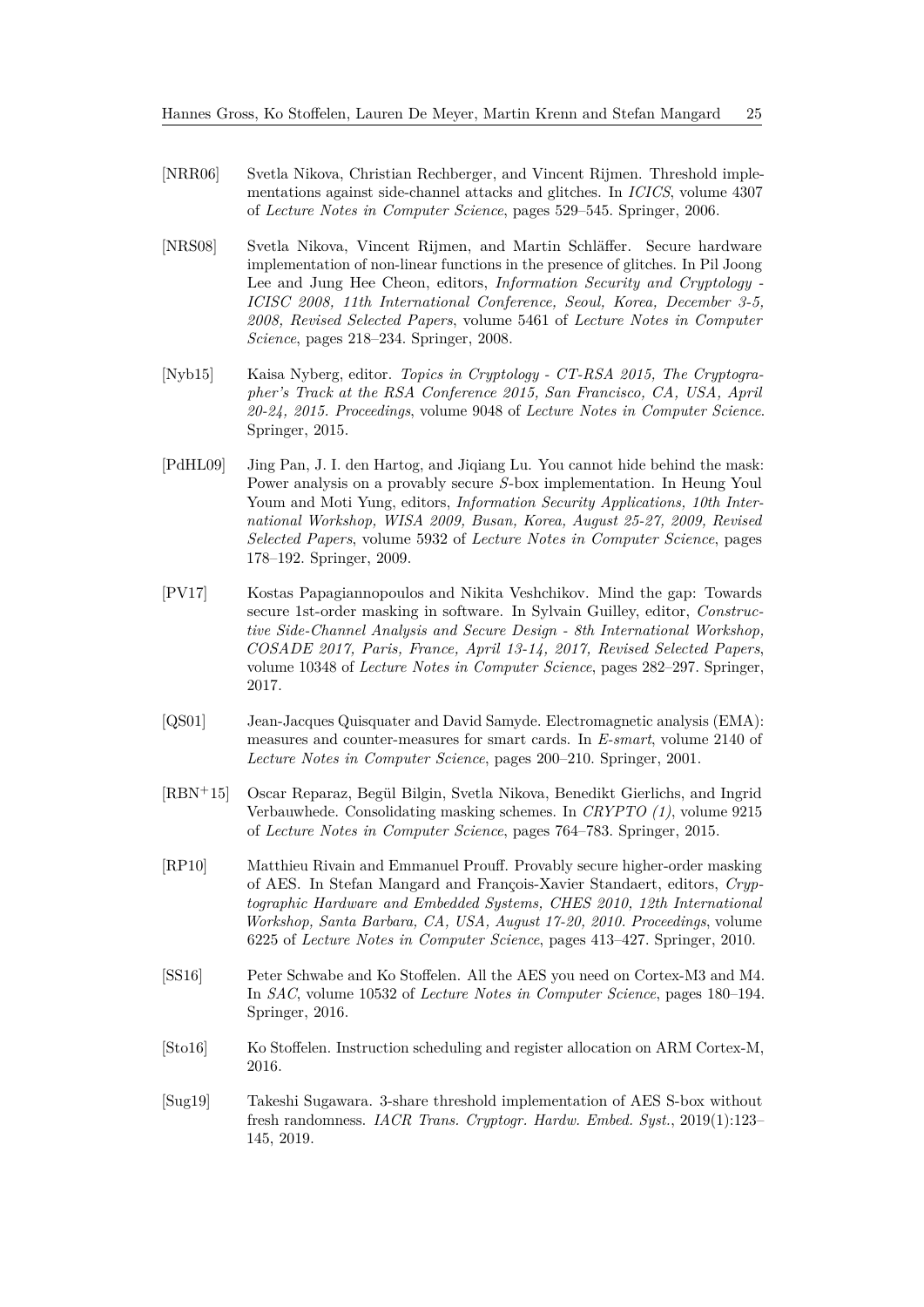- <span id="page-25-5"></span>[TP17] Tsuyoshi Takagi and Thomas Peyrin, editors. *Advances in Cryptology - ASIACRYPT 2017 - 23rd International Conference on the Theory and Applications of Cryptology and Information Security, Hong Kong, China, December 3-7, 2017, Proceedings, Part I*, volume 10624 of *Lecture Notes in Computer Science*. Springer, 2017.
- <span id="page-25-0"></span>[VSP17] Andrea Visconti, Chiara Valentina Schiavo, and René Peralta. Improved upper bounds for the expected circuit complexity of dense systems of linear equations over GF(2). *IACR Cryptology ePrint Archive*, 2017:194, 2017.
- <span id="page-25-3"></span>[WM18a] Felix Wegener and Amir Moradi. A first-order SCA resistant AES without fresh randomness. In Junfeng Fan and Benedikt Gierlichs, editors, *Constructive Side-Channel Analysis and Secure Design - 9th International Workshop, COSADE 2018, Singapore, April 23-24, 2018, Proceedings*, volume 10815 of *Lecture Notes in Computer Science*, pages 245–262. Springer, 2018.
- <span id="page-25-2"></span>[WM18b] Felix Wegener and Amir Moradi. A note on transitional leakage when masking AES with only two bits of randomness. *IACR Cryptology ePrint Archive*, 2018:1117, 2018.
- <span id="page-25-4"></span>[Wol] Clifford Wolf. Yosys Open SYnthesis Suite. [http://www.clifford.at/](http://www.clifford.at/yosys/) [yosys/](http://www.clifford.at/yosys/).
- <span id="page-25-1"></span>[WVGX15] Junwei Wang, Praveen Kumar Vadnala, Johann Großschädl, and Qiuliang Xu. Higher-order masking in practice: A vector implementation of masked AES for ARM NEON. In Nyberg [\[Nyb15\]](#page-24-10), pages 181–198.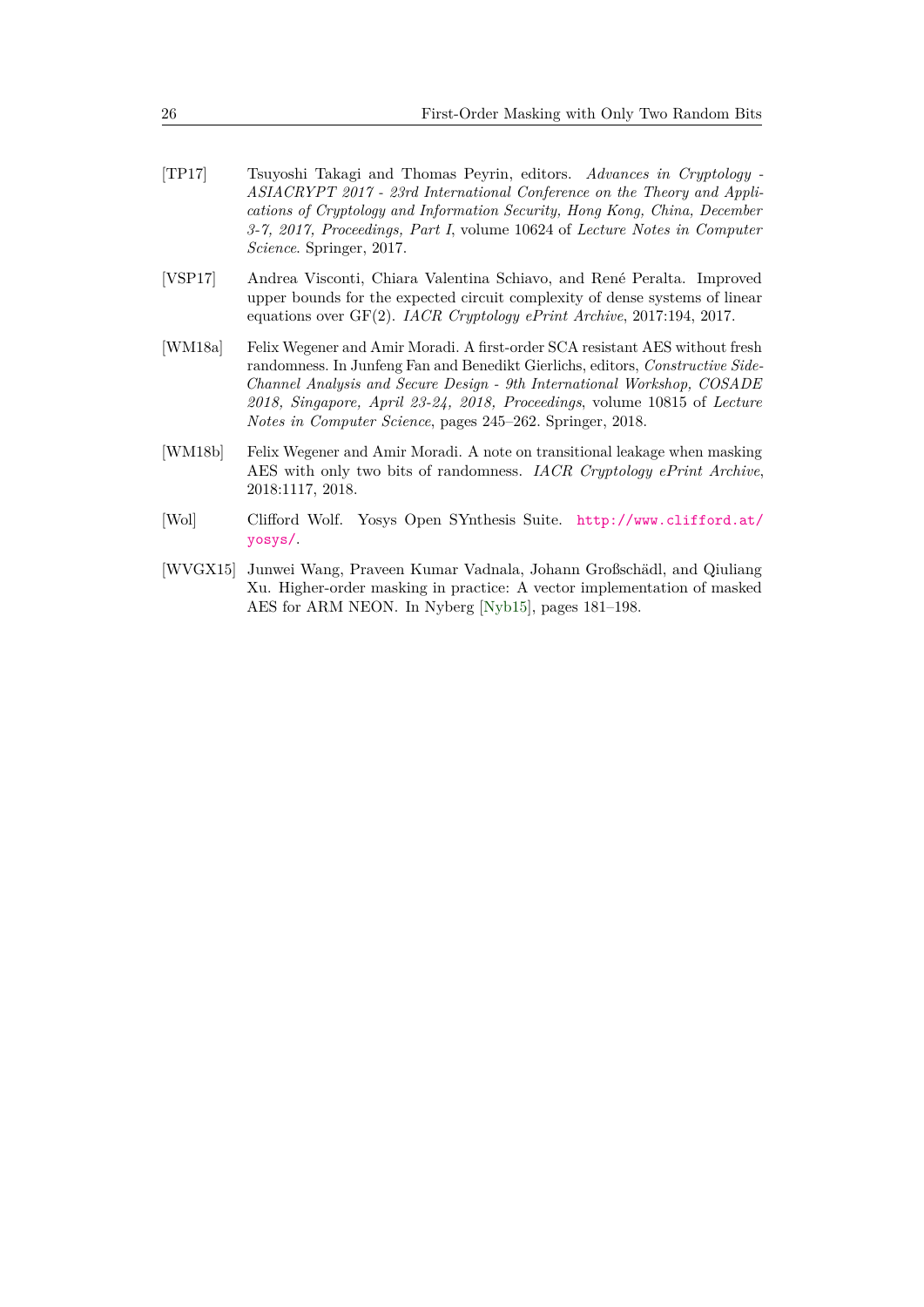# <span id="page-26-0"></span>**A Manual Verification of compositions with the AND gate**

|                    |                | <i>Shares</i>  |                  |                    | <b>Secrets</b>   |              |                         | $\cal TT$       |                               |
|--------------------|----------------|----------------|------------------|--------------------|------------------|--------------|-------------------------|-----------------|-------------------------------|
| $a_0$              | $a_1$          | $b_0$          | $b_1$            | $\boldsymbol{a}$   | $\boldsymbol{b}$ | $a \wedge b$ | $q_0\oplus a_0$         | $q_0\oplus b_0$ | $(q_0 \oplus b_0) \oplus a_0$ |
| $\Omega$           | $\overline{0}$ | $\overline{0}$ | $\overline{0}$   |                    |                  |              | 0                       | $\mathbf{0}$    |                               |
| $\Omega$           | $\Omega$       | $\mathbf{1}$   | $\mathbf{1}$     | $\bf{0}$           | $\bf{0}$         | $\bf{0}$     |                         |                 |                               |
|                    | 1              | $\overline{0}$ | $\overline{0}$   |                    |                  |              | 0                       |                 |                               |
| 1                  | 1              | 1              | $\mathbf{1}$     |                    |                  |              | $\Omega$                | $\theta$        | 1                             |
| TT Hamming Weight: |                |                |                  |                    |                  |              | $\underline{0}$         | $\overline{2}$  | $\bf{2}$                      |
| $\overline{0}$     | $\overline{0}$ | $\Omega$       | $\mathbf 1$      |                    |                  |              | $\Omega$                | ∩               | ∩                             |
| 0                  | $\Omega$       | $\mathbf{1}$   | $\boldsymbol{0}$ | $\bf{0}$           | $\mathbf{1}$     | $\mathbf{0}$ | 0                       |                 |                               |
| 1                  | 1              | $\overline{0}$ | $\mathbf{1}$     |                    |                  |              |                         |                 |                               |
| $\mathbf{1}$       | $\mathbf{1}$   | 1              | $\overline{0}$   |                    |                  |              | $\Omega$                | 0               | 1                             |
|                    |                |                |                  | TT Hamming Weight: |                  |              | $\overline{\mathbf{4}}$ | $\mathbf{2}$    | $\mathbf{2}$                  |
| $\overline{0}$     | $\mathbf{1}$   | $\Omega$       | $\overline{0}$   |                    |                  |              | 1                       | 1               | 1                             |
| $\theta$           | 1              | $\mathbf{1}$   | $\mathbf 1$      | $\mathbf{1}$       | $\boldsymbol{0}$ | $\bf{0}$     |                         |                 |                               |
| 1                  | $\Omega$       | $\theta$       | $\overline{0}$   |                    |                  |              |                         |                 | 1                             |
| 1                  | $\overline{0}$ | 1              | 1                |                    |                  |              | 1                       |                 | $\overline{0}$                |
|                    |                |                |                  | TT Hamming Weight: |                  |              | $\underline{0}$         | $\bf{2}$        | $\overline{2}$                |
| $\overline{0}$     | 1              | $\overline{0}$ | $\mathbf 1$      |                    |                  |              | $\Omega$                | ∩               | $\Omega$                      |
| $\theta$           | 1              | $\mathbf{1}$   | $\boldsymbol{0}$ | $\mathbf{1}$       | $\mathbf{1}$     | $\mathbf{1}$ |                         |                 |                               |
| 1                  | $\Omega$       | $\Omega$       | 1                |                    |                  |              | 0                       |                 |                               |
| 1                  | $\overline{0}$ | 1              | $\theta$         |                    |                  |              | $\Omega$                | 0               | 1                             |
|                    |                |                |                  | TT Hamming Weight: |                  |              | $\underline{0}$         | $\mathbf{2}$    | $\overline{2}$                |

**Table 10:** Security of the masked AND from Eqn. [7](#page-7-1) composed with XOR

Note that there is an inbalance when the output share  $q_0$  is combined with input share  $a_0$ , but not when first XORed with  $b_0$ . This is normal, as the AND gate treats inputs  $a$ and *b* asymmetrically. The AND gate in equation [\(7\)](#page-7-1) reuses the mask of  $a$  ( $m_0$ ) and can therefore not be freely composed with *a*. By switching the roles of *a* and *b* in [\(7\)](#page-7-1), one obtains the AND gate that can be composed with *a* but not with *b*. These composition rules may seem complicated, but the tool of Section [3](#page-8-0) automatically creates circuits that satisfy them.

<span id="page-26-1"></span>
$$
q'_{0} = \underbrace{(q_{0} \land b_{0} \oplus (q_{0} \land b_{1} \oplus b_{1}))}_{t'_{1}} \oplus \underbrace{(q_{1} \land b_{0} \oplus [m_{0} \lor m_{1}])}_{t'_{4}}
$$
\n
$$
q'_{1} = q_{1}
$$
\n(8)